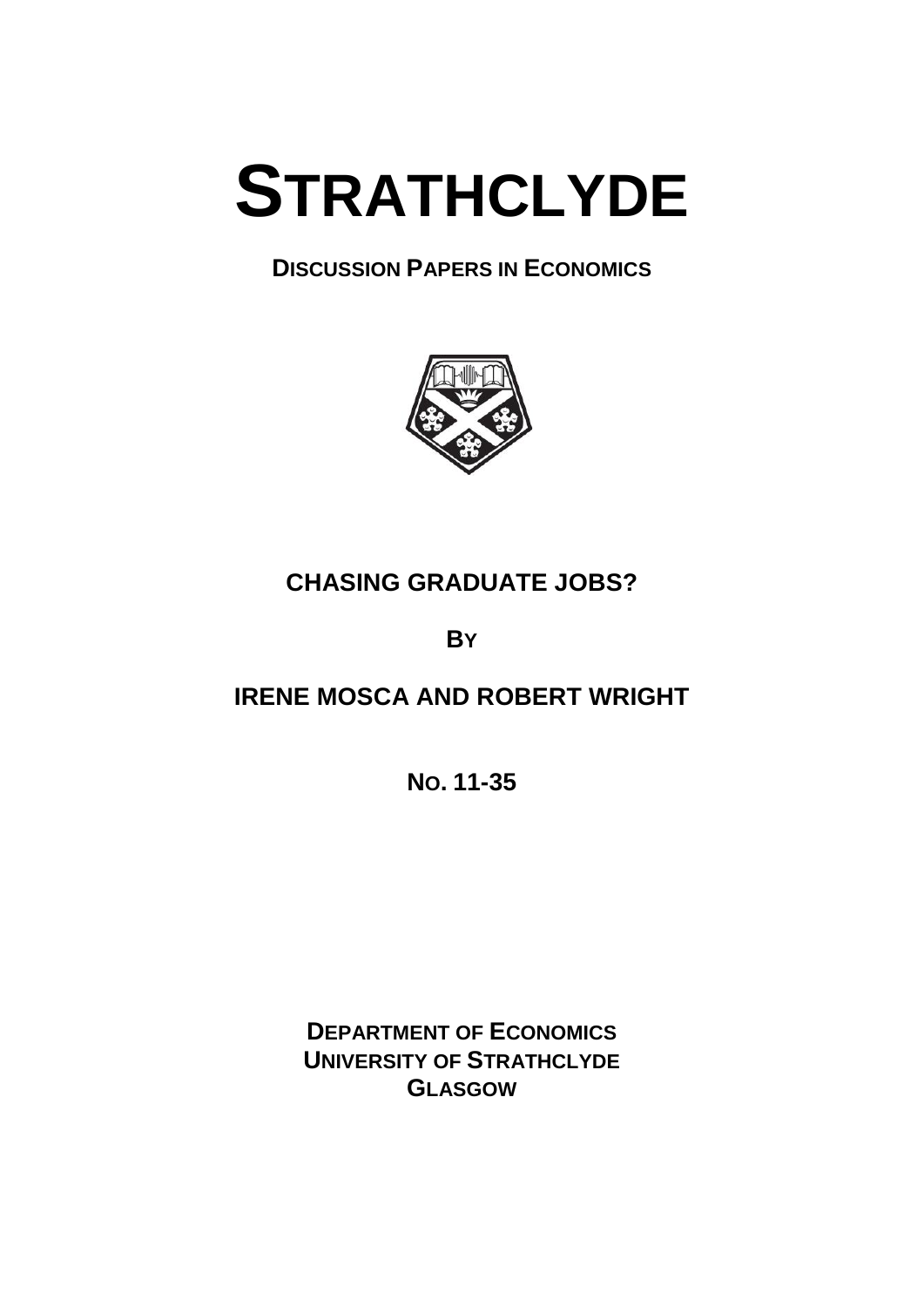## **Chasing Graduate Jobs? (\*)**

by

Irene Mosca Trinity College Dublin

and

Robert E. Wright (\*\*) University of Strathclyde

December 2011

(\*) Financial support from the Economic and Social Research Council under grant: RES-171-25- 0032, "*The Overall Impact of Higher Education Institutions on Regional Economies in the UK*" is gratefully acknowledged.

(\*\*) Corresponding author: Department of Economics, William Duncan Building, University of Strathclyde, 130 Rottenrow, Glasgow, Scotland, United kingdom, G4 0GE, Tel: +44-(0)141- 548-3861; email: r.e.wright@strath.ac.uk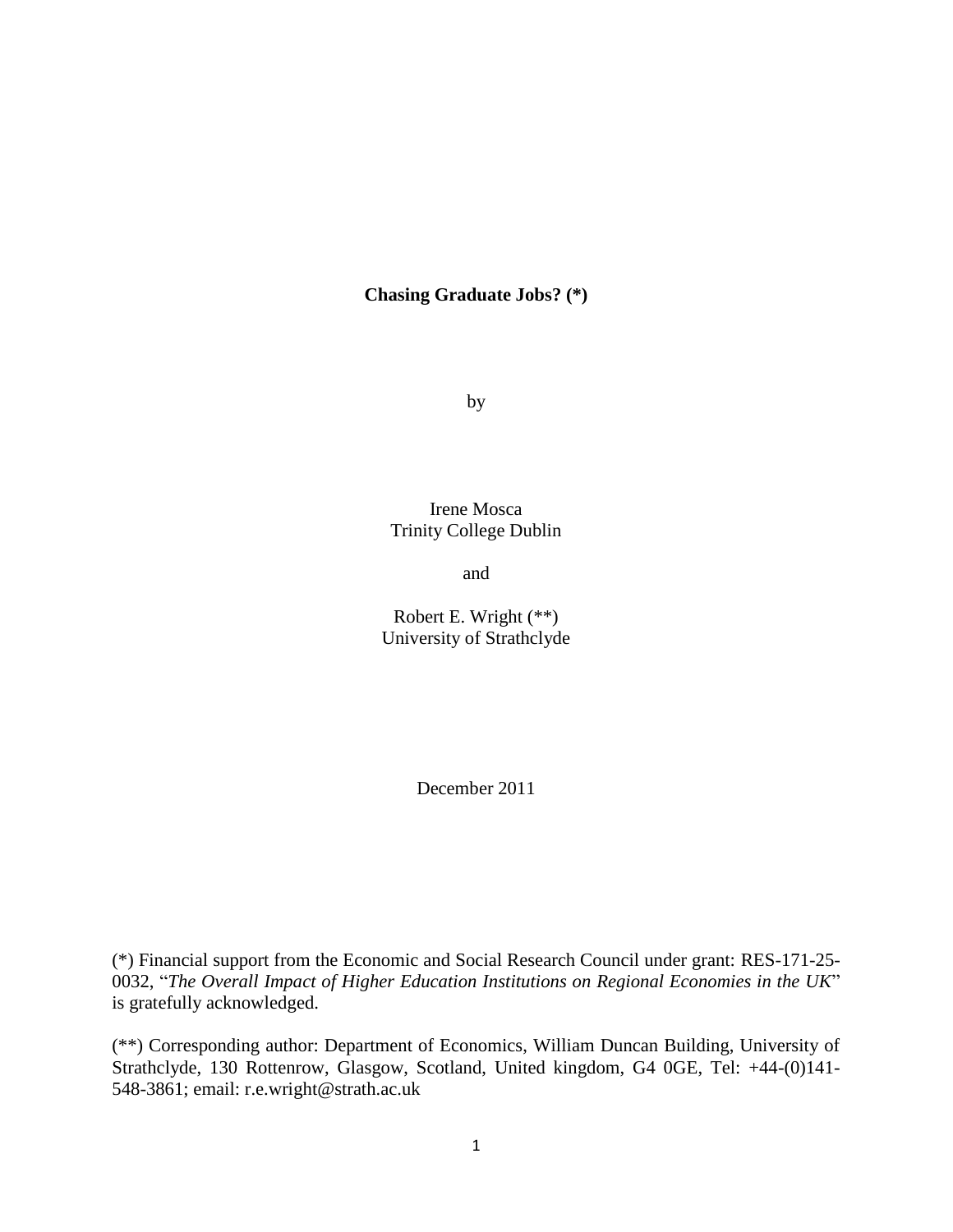### **Chasing Graduate Jobs?**

**Abstract:** This paper examines empirically the relationship between under-employment and migration amongst five cohorts of graduates of Scottish higher education institutions with microdata collected by the *Higher Education Statistical Agency*. The data indicate that there is a strong positive relationship between migration and graduate employment—those graduates who move after graduation from Scotland to the rest of the UK or abroad have a much higher rate of graduate employment. Versions of probit regression are used to estimate migration and graduate employment equations in order to explore the nature of this relationship further. These equations confirm that there is a strong positive relationship between the probability of migrating and the probability of being in graduate employment even after other factors are controlled for. Instrumental variables estimation is used to examine the causal nature of the relationship by attempting to deal with the potential endogeneity of migration decisions. Overall the analysis is consistent with the hypotheses that a sizeable fraction of higher education graduates are leaving Scotland for employment reasons. In turn this finding suggests the over-education/underemployment nexus is a serious problem in Scotland.

**JEL Classification:** I23, J24, J61, R23

**Keywords:** Scotland, under-employment, over-education, higher education graduates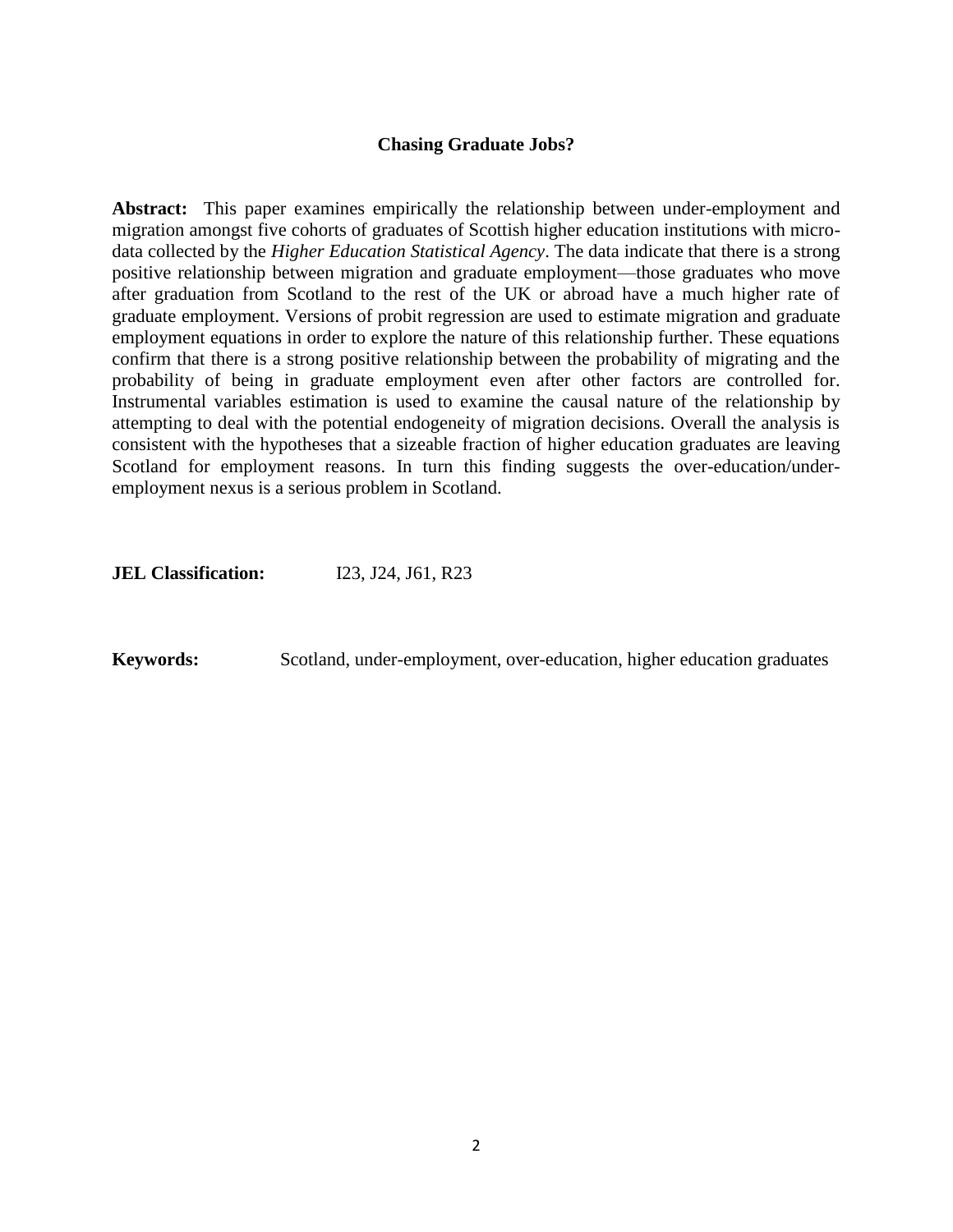#### **Chasing Graduate Jobs?**

#### **(1) Introduction**

Over the last 25 years, there has been a large increase in the number of young Scots participating in higher education. This rising trend is illustrated in Figure 1, which shows the "age participation index (API)" for the academic years 1983/84 to 2009/10. This measure is an estimate of the percentage of 17 year olds who will participate in higher education for the first time before their 21st birthday. In the academic year 1983/1984, the API was 18.9%. By 2001/02, it had surpassed 50%—the much championed target set by the Labour Government elected in 1997. However, since this peak, the API has declined. Although it increased in 2009/10 to 44.3% (undoubtedly driven by the unfavourable labour market conditions caused by the global recession), this is about the same rate as in the late 1990s (Scottish Government, 2010a). Nevertheless, participation in higher education is higher in Scotland compared to the other countries in the UK. For example, England still has a considerable way to go to meet the 50% target.

#### <<<< Figure 1 About here >>>>

As Figure 2 suggests, the trend of longer-term increasing participation has contributed to a steady long-term increase in the number of Scottish-domiciled students studying in Scotland. The other factor main contributing to this trend has been a sharp increase (particularly over the past decade) in the number of European Union and overseas students (see Faggian, Li and Wright, 2009). There has also been a slight increase in the number of students domiciled in England, Northern Ireland and Wales studying in Scotland It is important to note that in Scotland it is possible to study for higher education qualifications at certain colleges as well as the more traditional "higher education institutions" (HEIs), which are mainly the universities. About 80%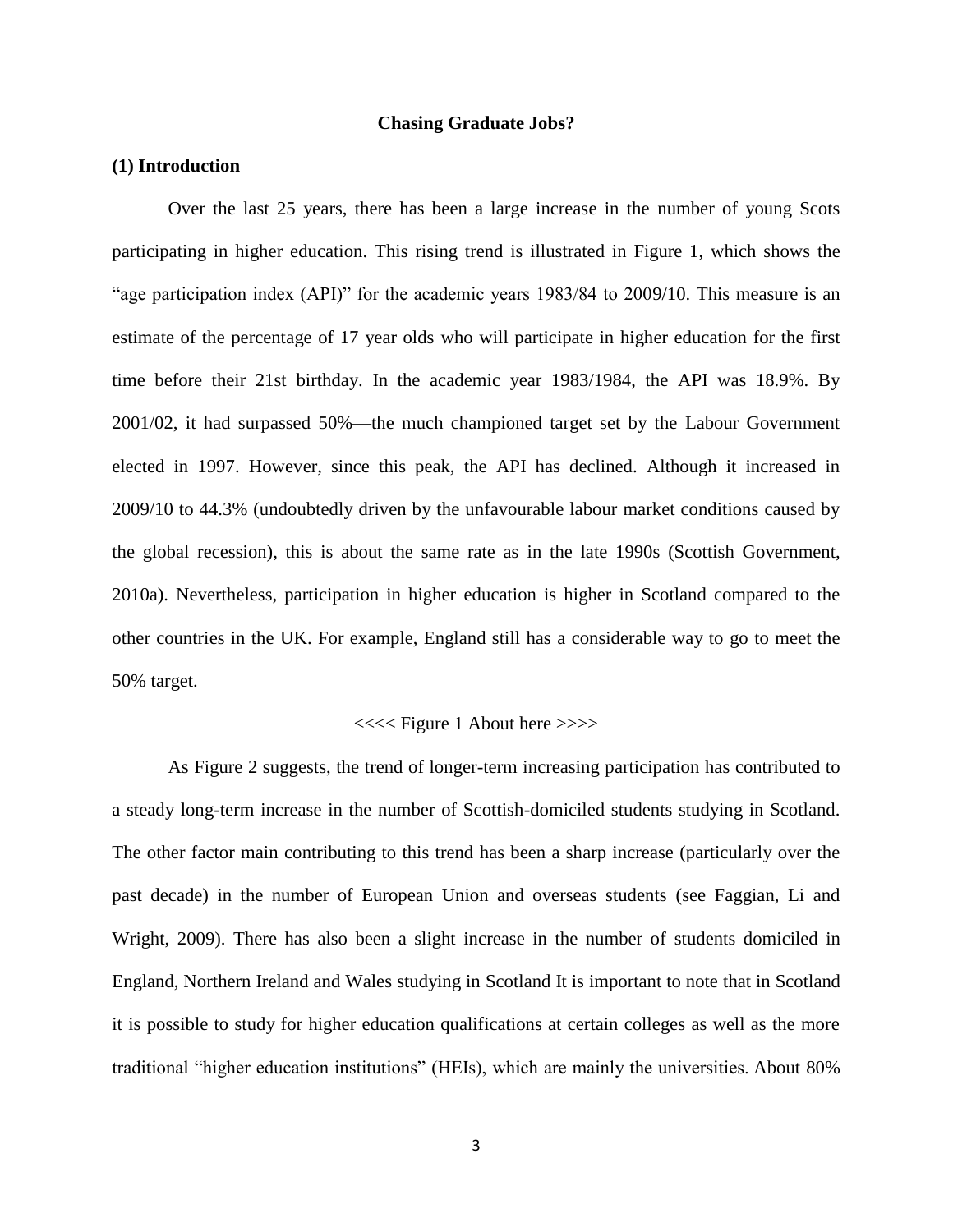of HE students are attending HEIs, with most studying for degrees. On the other hand, the majority of those attending colleges are studying for qualifications below degree level (Scottish Government, 2010b). This difference is important to remember because the analysis carried out below is restricted to those studying at HEIs. In the period 1994/95 to 2009/10, the number of higher education students studying in Scotland increased from around 208 thousand to nearly 290 thousand—an increase of nearly 40%.

#### <<<< Figure 2 About here >>>>

It is often argued by politicians and in the media that the increase in the number of higher education graduates has created an "over-education" problem in Scotland. It is believed that the higher education sector is generating "too many" graduates for the economy to absorb, which causes two undesirable outcomes. The first is that it creates "under-employment". There is no universally agreed definition of what constitutes "under-employment". However, with respect to higher education, it generally refers to a situation when graduates are employed in jobs that do not require the skills they obtained through their study to perform the required work. An obvious example of an under-employed graduate is an individual with a medical degree who is a taxi driver. The second is that is that it increases out-migration. It is believed that over-education through under-employment is "forcing" graduates to migrate to other regions of the UK or abroad in order to find employment that better matches the skills they obtained through higher education.

It is not unreasonable to hypothesise that there is a positive relationship between underemployment and migration. However, we are aware of no empirical studies that have examined the link between under-employment and migration amongst higher education graduates (beyond the descriptive studies for Scotland of Mosca and Wright, 2010a, 2011a). This is surprising given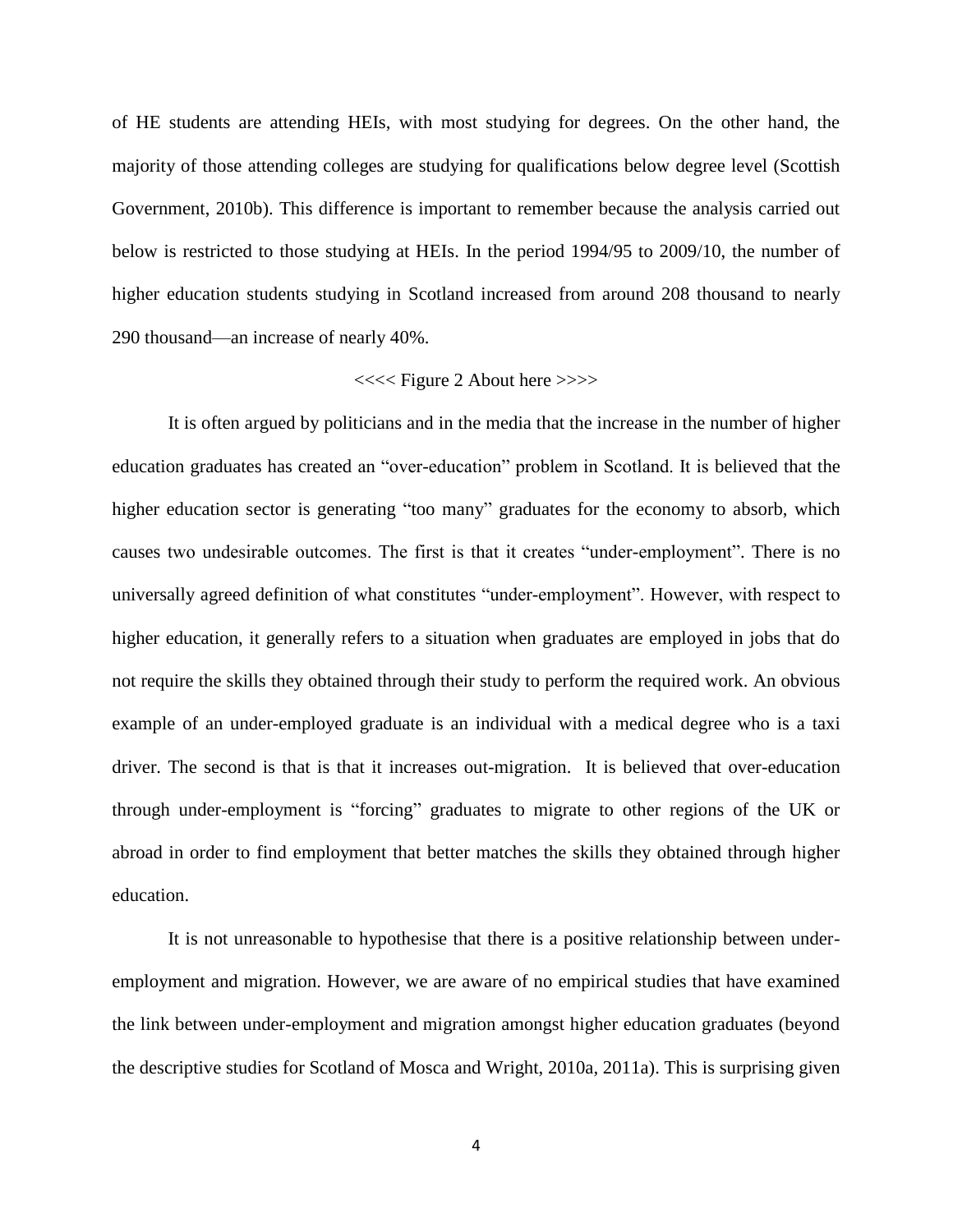that there are large but separate literatures concerned with under-employment and migration behaviour. If there is disequilibrium in the labour market, with the supply of graduate labour exceeding the demand for graduate labour, then one would might expect to find that Scottish graduates who migrate to other regions of the UK or abroad have (on average) higher rates of graduate employment compared to those who remain in Scotland.

With this in mind, this paper examines empirically the relationship between underemployment and migration amongst five cohorts of graduates of Scottish higher education institutions with micro-data collected by the *Higher Education Statistical Agency*. The data indicate that there is a strong positive relationship between migration and graduate employment—those graduates who move after graduation from Scotland to the rest of the UK or abroad have a much higher rate of graduate employment. Versions of probit regression are used to estimate migration and graduate employment equations in order to explore the nature of this relationship further. These equations confirm that there is a strong positive relationship between the probability of migrating and the probability of being in graduate employment even after other factors are controlled for. Instrumental variables estimation is used to examine the causal nature of the relationship by attempting to deal with the potential endogeneity of migration decisions. Overall the analysis is consistent with the hypotheses that a sizeable fraction of higher education graduates are leaving Scotland for employment reasons. In turn this finding suggests the overeducation/under-employment nexus is a serious problem in Scotland.

#### **(2) Background Issues**

There is a relatively large empirical literature concerned with the migration behaviour of higher education graduates (see for example, Bratti et al., 2004; Da Vanzo, 1976; Evans, 1990;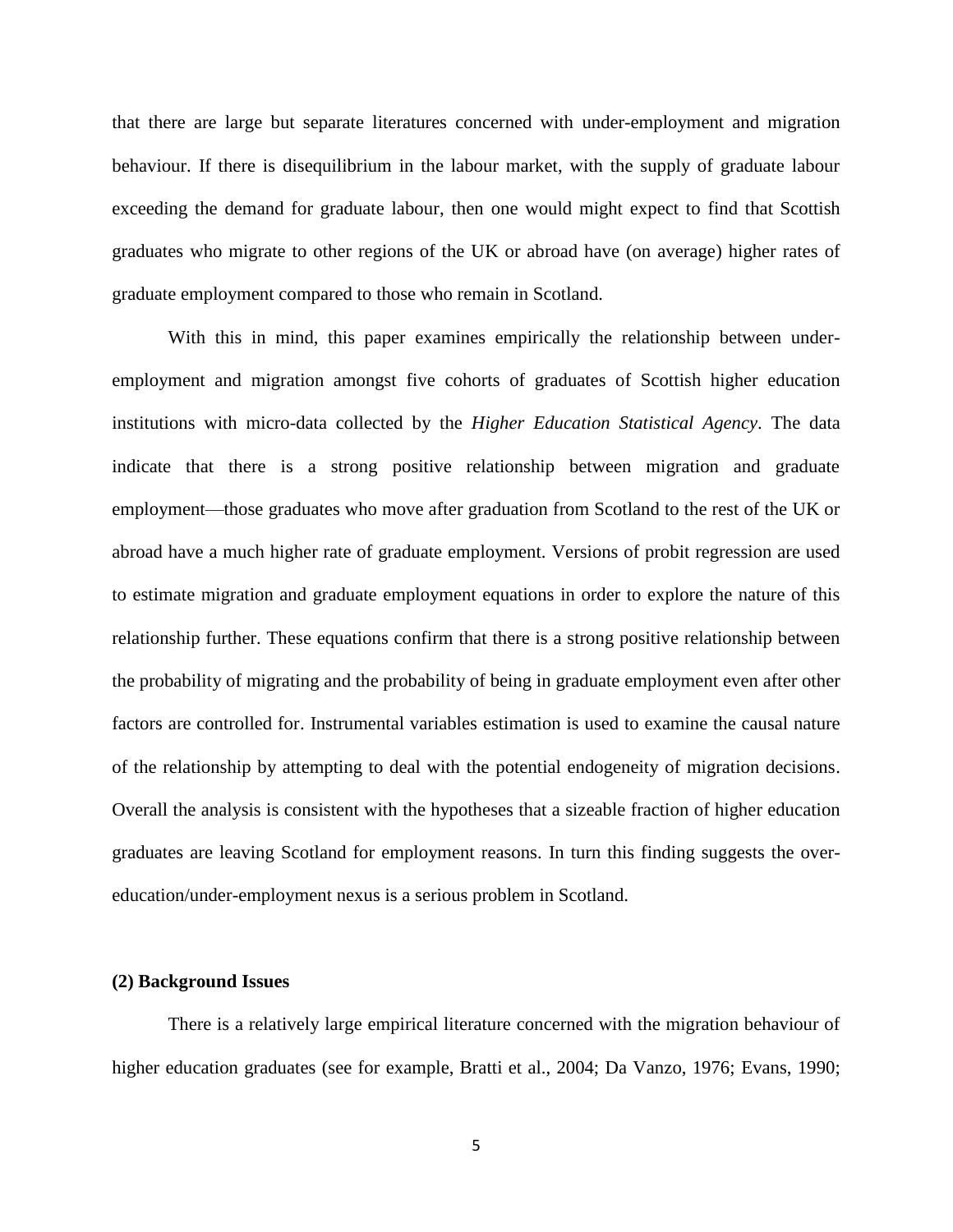Faggian, Li and Wright, 2009; Faggian, McCann and Sheppard, 2006a, 2006b 2007a, 2007b; Faggian and McCann, 2006a, 2006b, 2009; Greenwood and Gormely, 1971; Mosca and Wright, 2010b,). Central to much of this research is the role played by human capital with higher levels of human capital being associated with a higher probability of migrating. Factors that have been shown to be consistently important are subject studied (or subjects studied), class of degree (grades) and quality of higher education institution attended (e.g. ranking). However, migration decisions also appear to depend on certain non-human capital characteristics such as ethnicity, age and gender. Finally, in a standard Harris–Todaro manner, regional-level employment and wage rates in both origin and destination regions affect migration decisions. There is also a tendency for graduates to migrate to regions with higher relative wage rates, higher relative employment rates and lower relative unemployment rates.

There is also a relatively large empirical literature concerned with measuring underemployment, even though there is no uniformly agreed definition of what constitutes "underemployment". The dominant empirical approach is to fit Mincer-type earnings equations that include self-assessed measures that attempt to capture the extent to which the respondent is using the skills obtained through higher education (McGuinness, 2006). With this approach, underemployment is measured in terms of earnings loss e.g. earnings are X-per cent lower because of under-employment. See Battu, [Belfield](http://ner.sagepub.com/search?author1=C.R.+Belfield&sortspec=date&submit=Submit) and [Sloane](http://ner.sagepub.com/search?author1=P.J.+Sloane&sortspec=date&submit=Submit) (1999, 2000), Battu, Sloane and Seaman (1999), Chevalier (2003), Dolton and Silles (2000) and Dolton and Vignoles (2000) for applications of this approach to UK data. Most of these studies find evidence of significant under-employment in the UK. One problem with this approach is that the self-assessed measures are likely characterised by a considerable amount of measurement error. We believe that this partly explains why the estimates of under-employment following this approach vary widely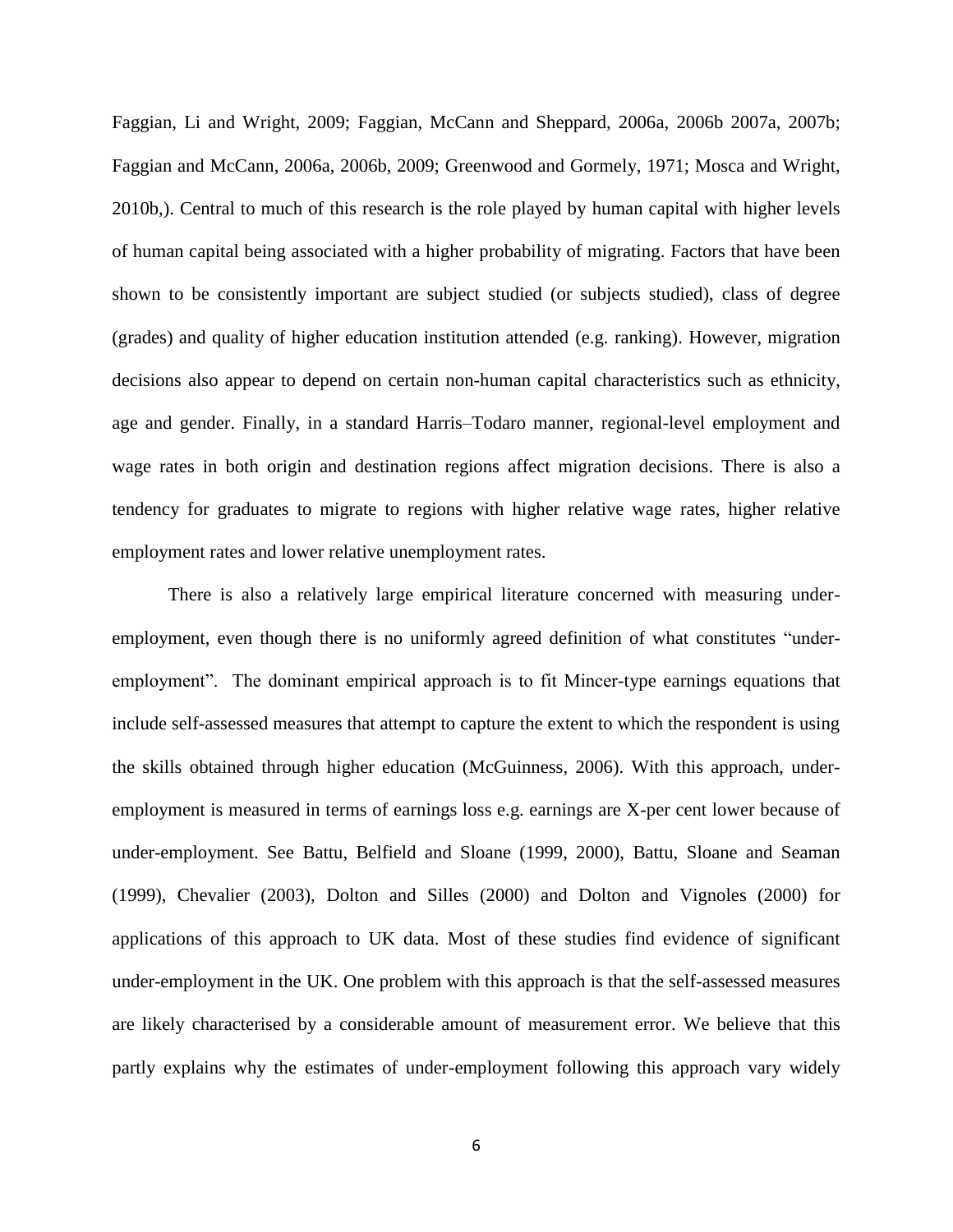even in the same country in the same period of time (see Groot and Haassen van den Brink, 2000).

With respect to the link between under-employment and migration, an observed positive statistical relationship is consistent with the view that under-employment and migration are related. However, a statistical relationship between the two is not indicative of a causal relationship. There are other reasons why a graduate might be in non-graduate employment beyond the simple reason of not being able to find a graduate-job. For example, individuals who intend to study for post-graduate qualifications, often take time out before starting. For such individuals, a graduate-job with a career path may be undesirable simply because it would be short-lived. In addition, an individual who has migrated, and found graduate-job employment, may have also found graduate-job employment if they had not migrated. It may be case that such individuals migrated because they found a better job-match and/or they had a desire to work outside their country of study. More generally, being in a non-graduate job does not necessarily mean "wanting a graduate-job and being unable to find one".

The crux of the problem is that migration decisions are potentially endogenous in employment decisions. This issue is complicated further because human capital factors affect both the probability of migrating and the probability of being in graduate employment in a similar manner (as is demonstrated below). This is not surprising since the theoretical underpinnings of both are similar, with an assessment of life-time earnings gains being central to both decision-making processes. A convincing analysis of the causal relationship between migration and graduate employment requires an exogenous source of variation in migration outcome since migration decisions cannot be assumed to be random. Individuals make decisions about whether to migrate, and these decisions are related to a series of observed and unobserved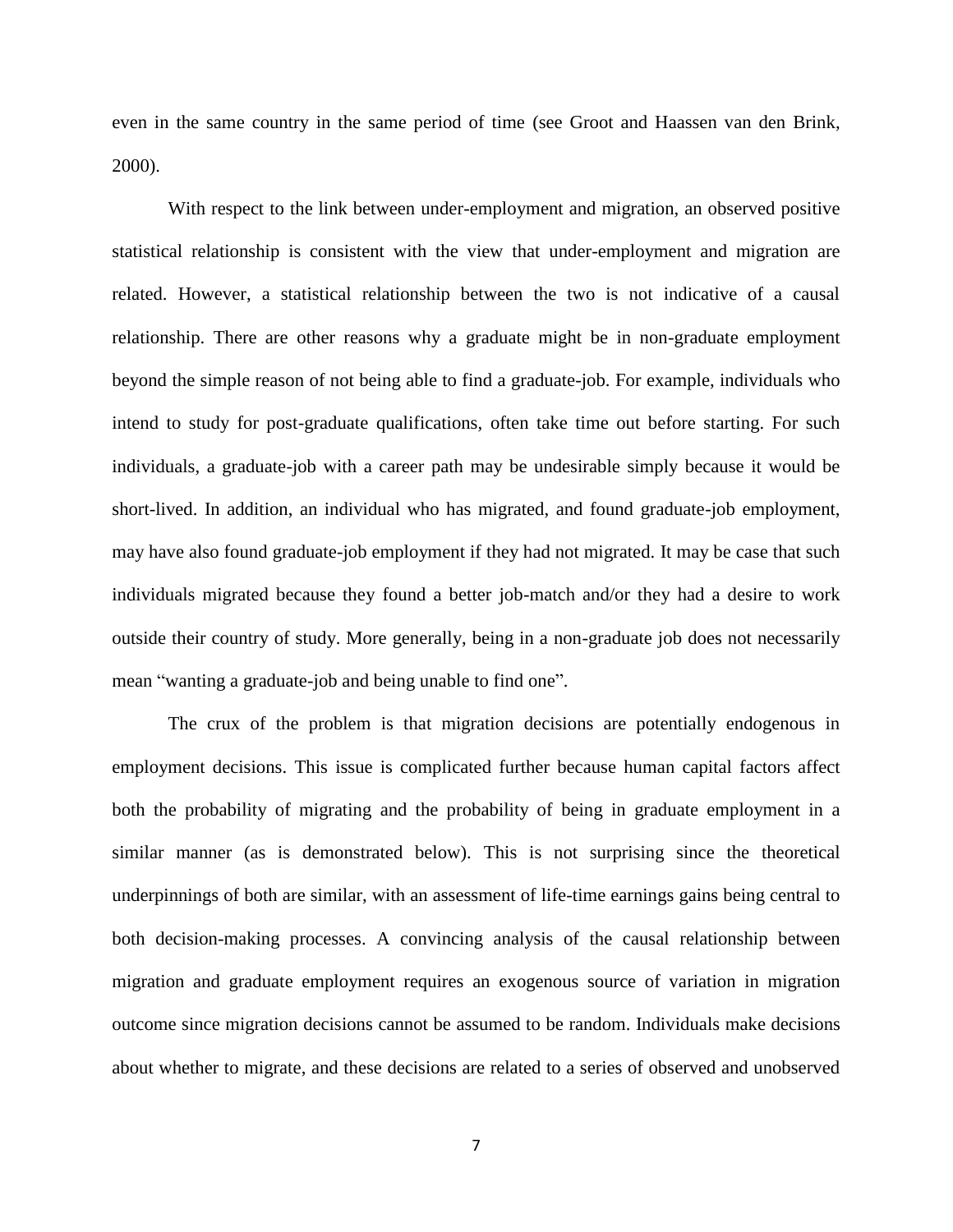characteristics. Depending on how these decisions are made, the positive correlation between migration and graduate employment may over-state or under-state the "true" impact of migration on the probability of obtaining graduate employment.

#### **(3) Data**

In this section, micro-data compiled by the *Higher Education Statistical Agency* (HESA) is used to estimate a set of migration and graduate employment equations. The analysis is restricted to Scotland-domiciled graduates who were awarded under-graduate qualifications from Scottish higher education institutions. "Scotland-domiciled graduates" are individuals who completed their secondary schooling in Scotland. This is an important group from a policy point of view in the sense that they are not required to pay tuition fees which sets them apart from graduates of HEIs in other countries of the UK. Most importantly (as is documented below) the migration rate of this group is approaching ten per cent.

For this analysis, information is merged from two data-sets for five graduation cohorts covering the academic years 2002/03 to 2006/07. Therefore, the empirical focus is in the fiveyear period immediately before the most recent global recession. It is clear that the labour market for graduates has been adversely affected by the recession. Because of this, it seems ill-advised to mix data from a period of economic downturn with what in the UK was a period of sustained economic expansion. Needless to say, future analyses that combine data "before" and "after" the recession will be able to explore additional hypotheses relating to under-employment than considered here.

The first data-set is called *Students in Higher Education Institutions* (see HESA, 2010a). This primarily consists of information provided by the HEI at which the individual studied. As is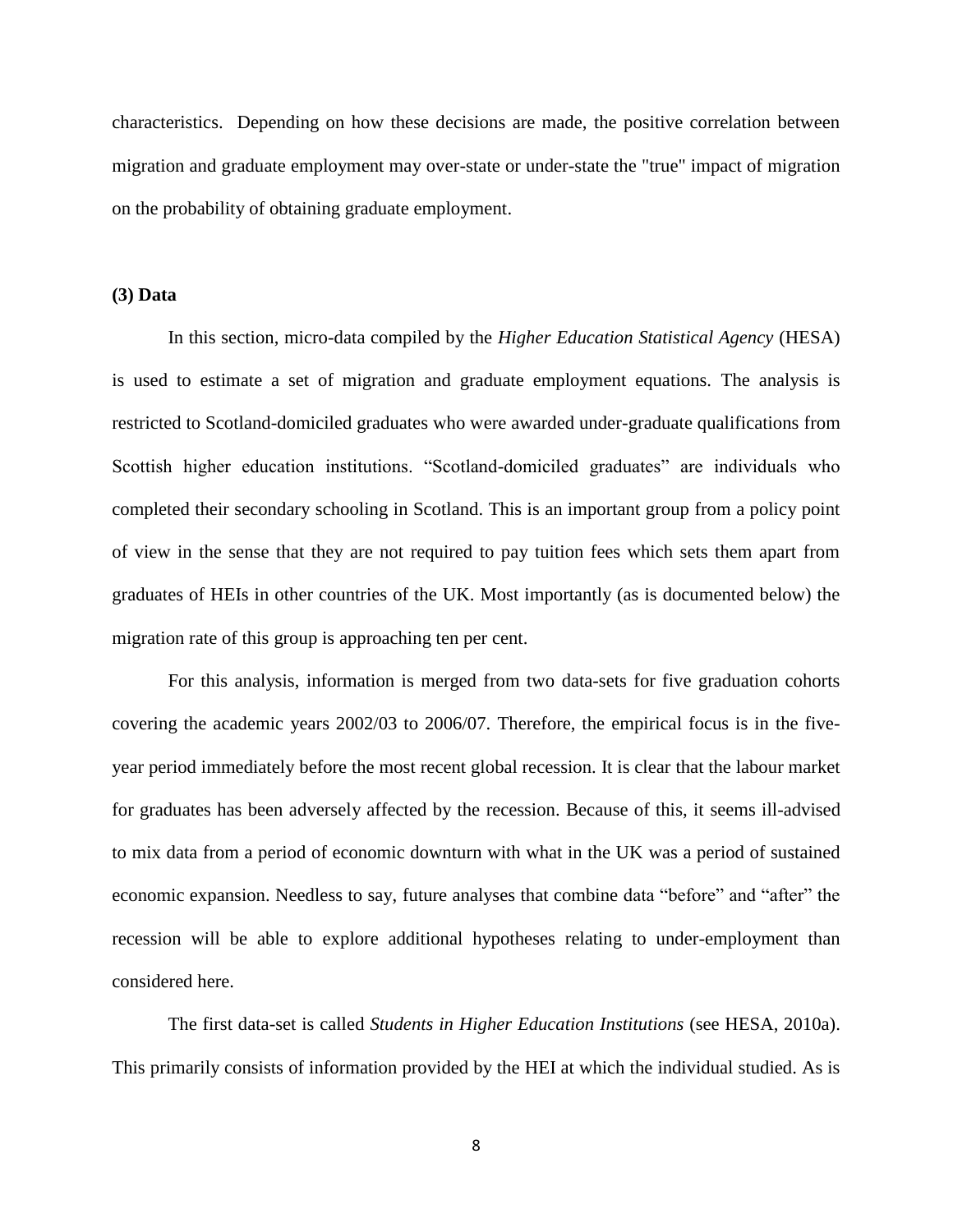discussed in more detail below, variables constructed from this information include: gender, mode of study (full-time vs. part-time), ethnicity, disability status, award classification, subject(s) studied, type of institution attended and age at graduation. The second data-set is the *Destinations of Leavers from Higher Education Institutions* (see HESA, 2010b). This data is collected through a questionnaire administered approximately six months after the student has graduated. Detailed information about employment, further study and geographic location is collected. It is worth noting that *Destinations of Leavers* data is only collected for UK-domiciled graduates and not for European Union or Overseas graduates even if they stayed in the UK to work after graduation. However, data is also collected for UK-domiciled graduates who have moved abroad (see Mosca and Wright, 2010b).

In this merged data-set, there are three post codes of interest. The first is the post code corresponding the individual's so-called "place of domicile". This is the postcode of the graduate's permanent or home address prior to study. For the vast majority of graduates this will also indicate the geographic region (e.g. Council Area), where they completed their secondary schooling. The second is the post code of the higher education institution attended. The third is the post code of the place of employment six months after graduation" (i.e. the address of their employer or business address of those self-employed). With this information it is possible to define two types of movers that are central to our analysis, remembering that the sample is composed of Scotland-domiciled graduates who studied at Scottish HEIs. The first are graduates who "moved to study" i.e. moved from one region of Scotland to another region in Scotland to attend a particular HEI. The second are graduates who are observed six months working outside of Scotland, either somewhere in the rest of the UK or abroad.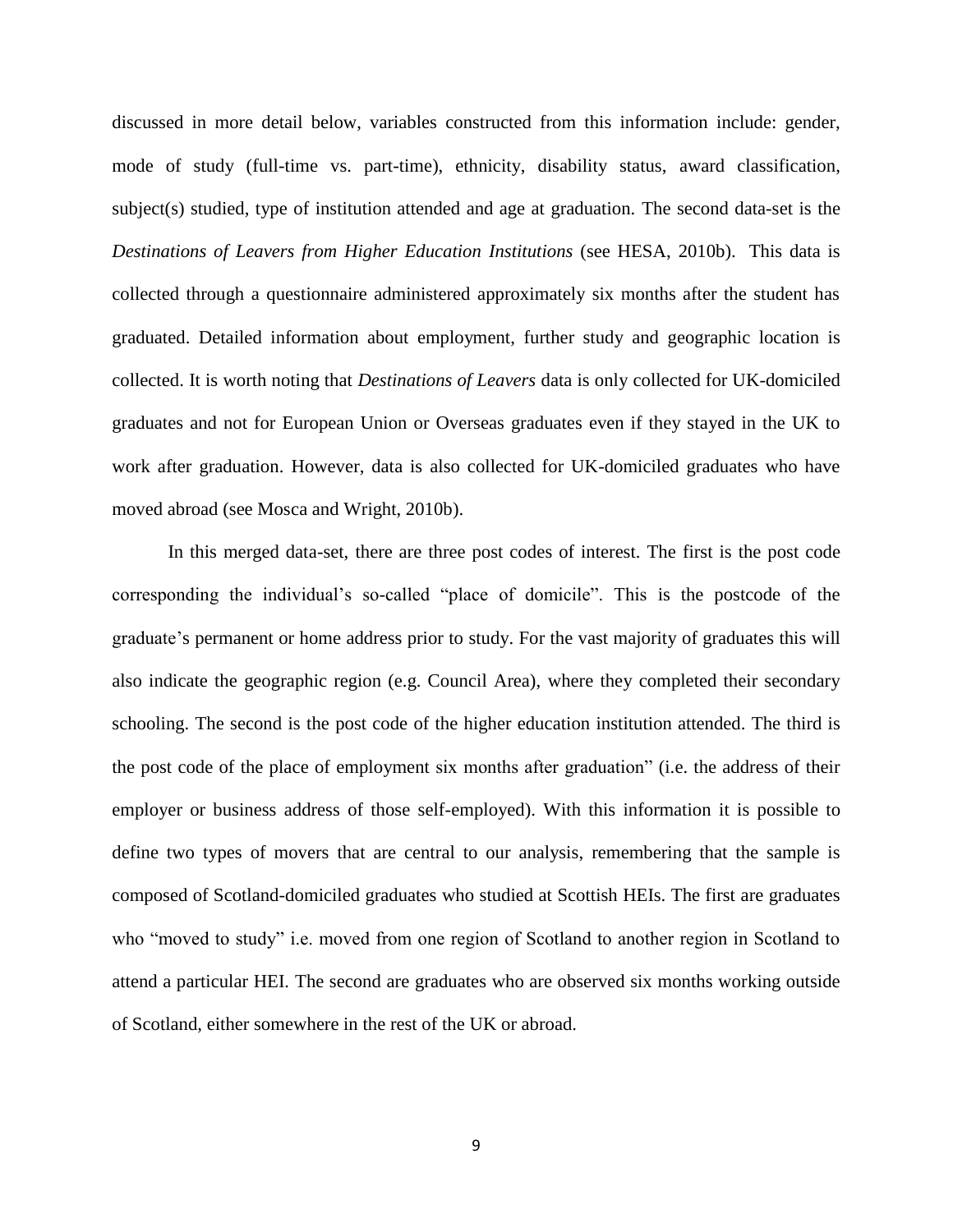As mentioned above, we believe that there are serious limitations with using the earning equations approach to measure under-employment. Therefore, we define under-employment as being employed in what can be termed a "non-graduate job". The specific definition that we use is based on pioneering research carried out by Elias and Purcell (2004). They examined each of the 353 unit groups of the 2000 Standard Occupational Classification (SOC) and classified each unit into the type of skills needed to do the required work. They arrived at a five category jobtype classification:

(1) *Traditional graduate*: the established professions, for which, historically, the normal route has been via an undergraduate degree programme (e.g. solicitors and doctors);

(2) *Modern graduate*: the newer professions, particularly in management, IT and creative vocational areas, which graduates have been entering since educational expansion in the 1960s (e.g. computer programmers and journalists);

(3) *New graduate*: areas of employment, many in new or expanding occupations, where the route into the professional area has recently changed such that it is now via an undergraduate degree programme (e.g. physiotherapists and sale managers);

(4) *Niche graduate*: occupations where the majority of incumbents are not graduates, but within which there are stable or growing specialist *niches* which require higher education skills and knowledge (e.g. nurses and hotel managers); and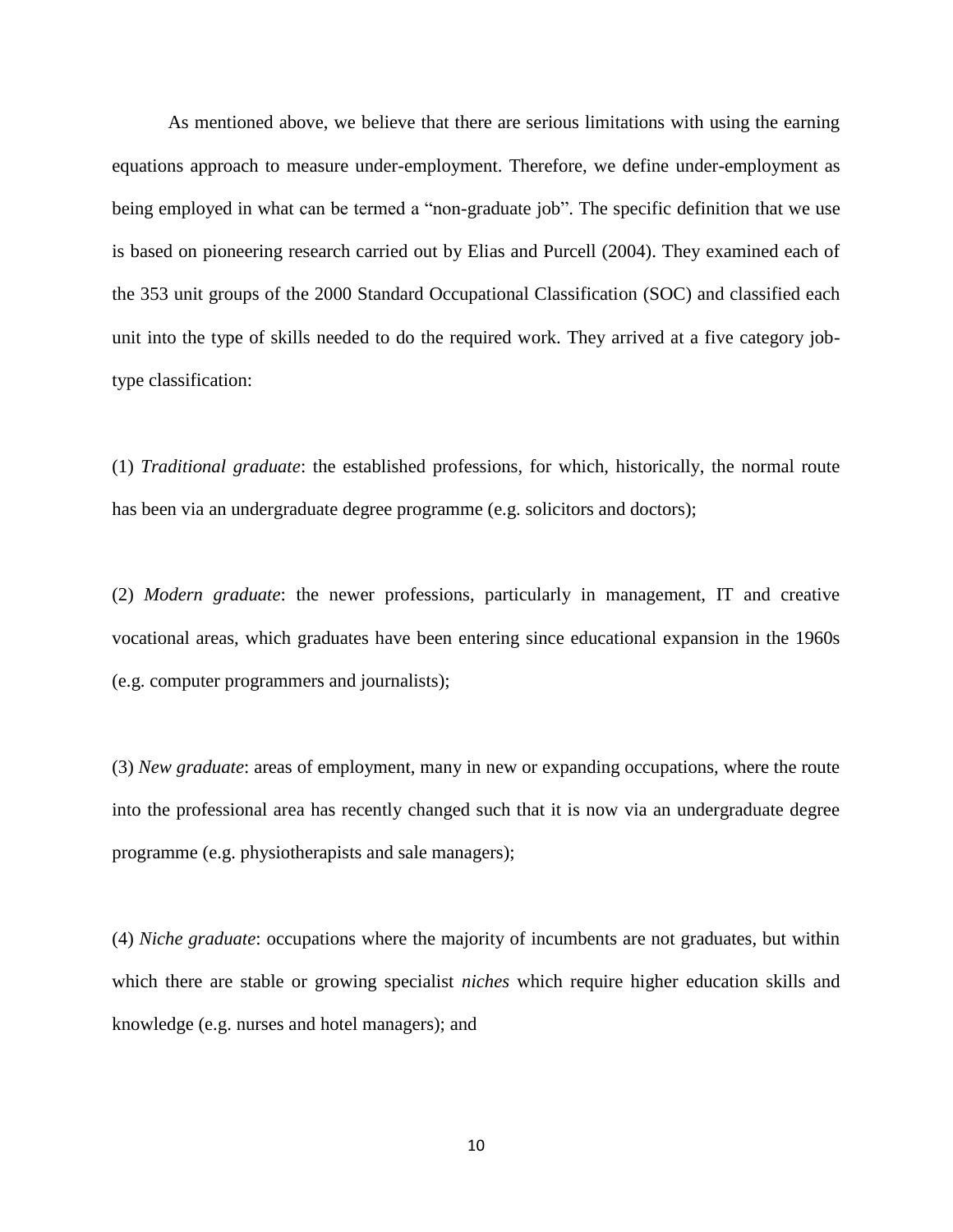(5) *Non graduate*: occupations for which a graduate level education is inappropriate (e.g. school secretaries and bar staff).

It is clear that categories (1), (2) and (3) are "graduate-jobs". In these occupations, the skills obtained through higher education are needed for both entry into the profession and to carry out the required job tasks. It is also clear that (5) are "non-graduate jobs" (e.g. the bartender with the marketing degree). However, it is not at all clear with respect to (4). Essentially these are jobs that traditionally did not need higher education with the skills needed to carry out the tasks of employment gained mainly through on-the-job training. One can also think of these jobs as being those that hire both individuals with and without higher education. In the analysis below, we assume that a graduate is in a non-graduate job only if their occupation is included in category (5). It is important to stress that this is a very stringent definition of nongraduate employment, consisting largely of what may be termed "dead-end jobs" such as taxi driver, waitress/waiter, secretary, receptionist, construction labourer and security guard. There is little disagreement that jobs that fall into this category do not require higher education to execute the required tasks. If it is the case, that a large share of the occupations in category (4) are in reality non-graduate jobs, then the estimates of under-employment presented below are likely to be lower bounds with the actual level being higher. In other words, we are making the task that we set out for ourselves more difficult to demonstrate.

#### **(4) Descriptive Statistics**

The sample consists of 65,477 graduates who are employed six months after graduation. This represents about 73.0% of the total number of graduates in these five cohorts ( $N = 89,752$ ). With respect to the total number of graduates, 15.9% were engaged in further study, 4.8 per cent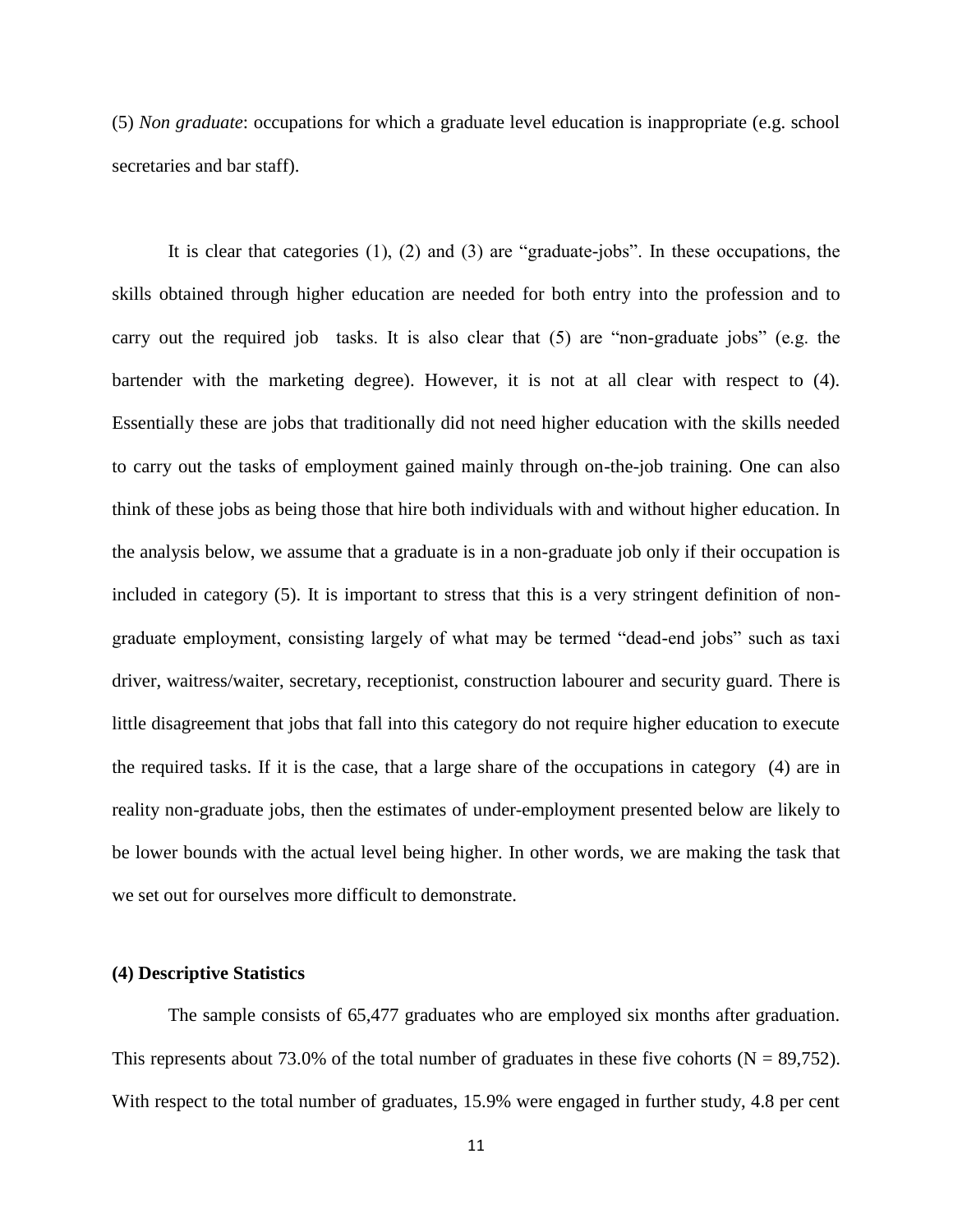were unemployed, and 5.6% were "not in the labour force". Note that a small number of cases (N = 523) had to be excluded because of missing post code information.

As Table 1 shows, 67.6% of those in employment were in graduate-jobs six months after graduation. This implies an under-employment rate of about one-in-three. We believe that this is a sizeable share and conclude that under-employment is a problem amongst Scottish undergraduate graduates, at least six months after graduation. It is often argued that under-employment (however defined) measured only six months after graduation is a meaningless statistic. Proponents of this view argue that it takes much longer for graduates to establish themselves in the labour market and find graduate-jobs. This suggests that more can be learned about underemployment by considering employment circumstances further along the career path.

#### <<<< Table 1 About Here >>>>

We disagree with this assessment for two reasons. The first is that there is too much systematic variation in the probability of being in a graduate job six months after graduation. In a statistical sense, this probability is consistently related to observable characteristics and is not random (as is demonstrated below). The second is that the 2002/03 cohort of graduates included in our analysis was re-interviewed 42 months after graduation (i.e. in the winter of 2006/07). Analysis of this data using the same definition of graduate/non-graduate jobs used in this paper yields a graduate employment rate of about 80 per cent (see Mosca and Wright, 2010a, 2011a,, 2011b). In other words, ever after 3½ years after graduation, under-employment is still one-infive. This suggests at least to us that under-employment is not short-term but persistent labour market state in Scotland.

We will term those employed graduates living outside of Scotland six months after graduation as "movers". As Table 1 shows, 8.0% of the sample were movers. Of this share, 5.6%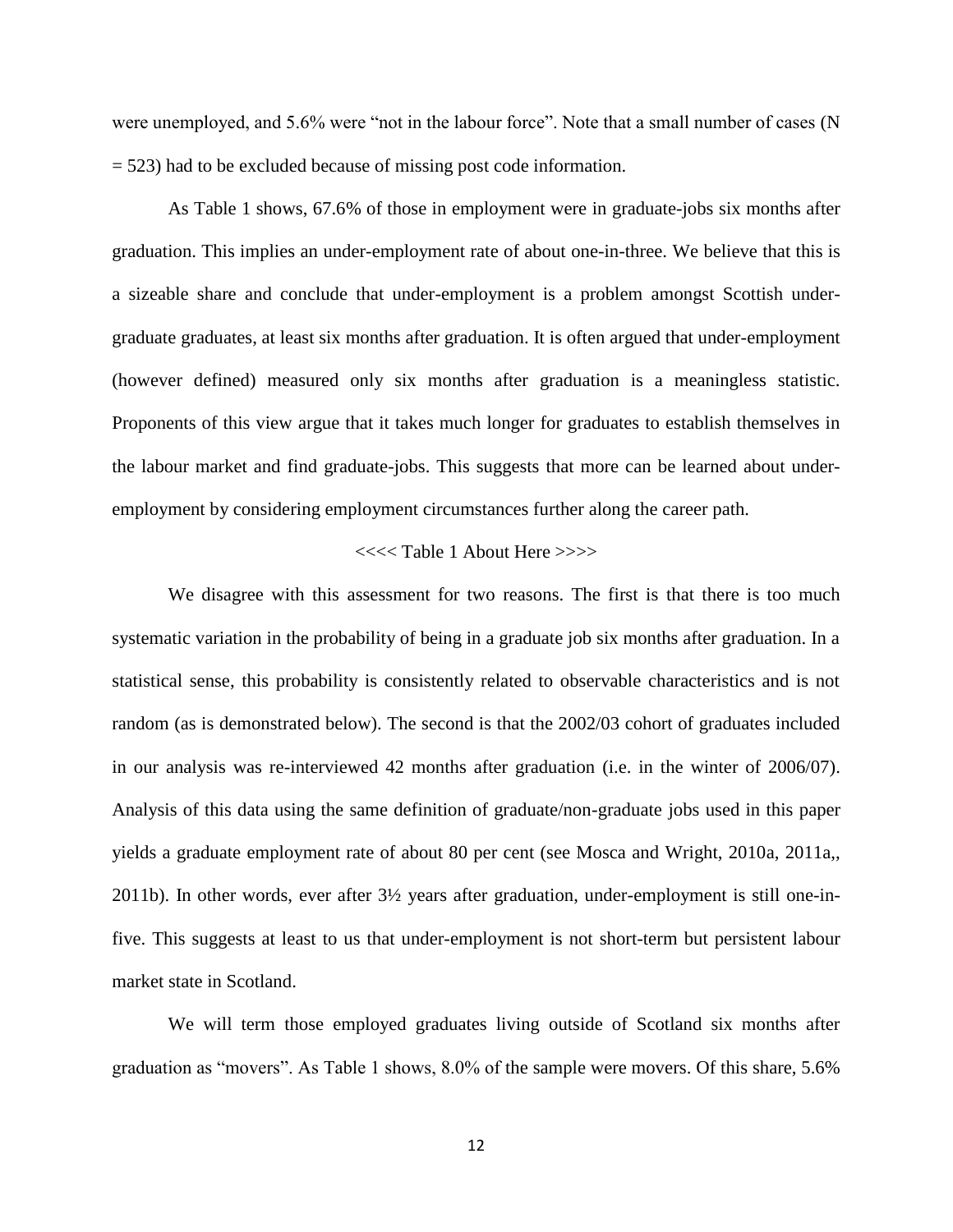were "national movers" (i.e. moved within the UK to England, Northern Ireland or Wales) and 2.4% were "international movers"(i.e. moved outside of the UK.) In other words of those who moved, about 70 per cent were national movers and 30% were international movers. There is a large differential with respect to graduate employment six months after graduation between movers and non-movers. The graduate employment rate for movers is higher than for nonmovers.81.4% of movers and 66.4% of non-movers are employed in graduate-jobs six months after graduation. This implies a graduate employment rate that is almost 25% higher for movers. The graduate-job rate for national movers is even higher at 84.4%, with the rate for international movers being lower at 74.4%. It is clear that for whatever reasons those who move have much higher rates of graduate employment.

#### **(4) Regression Estimates**

In order to explore the relationship between graduate employment and migration in more detail, migration and employment equations are estimates. The variables included in these regressions equations are simiar to those conisdered by Faggian, Li and Wright (2009). The explanatory factors considered are: gender, mode of study, disability status, ethnicity, award classification, subject studied, type of insititution attended, age at graduation and graduation cohort. The variables, along with descriptive statistics, are defined in Table 1. All the variables included in the regression equations are dummy variables—the excluded categories are given in Table 1.

Most of these variables are straightforward in terms of their measurement. However, it is worth commenting briefly on several further. Both ethnicity and disability status are selfreported measures. Most Scottish higher education institutions use an internationally atypical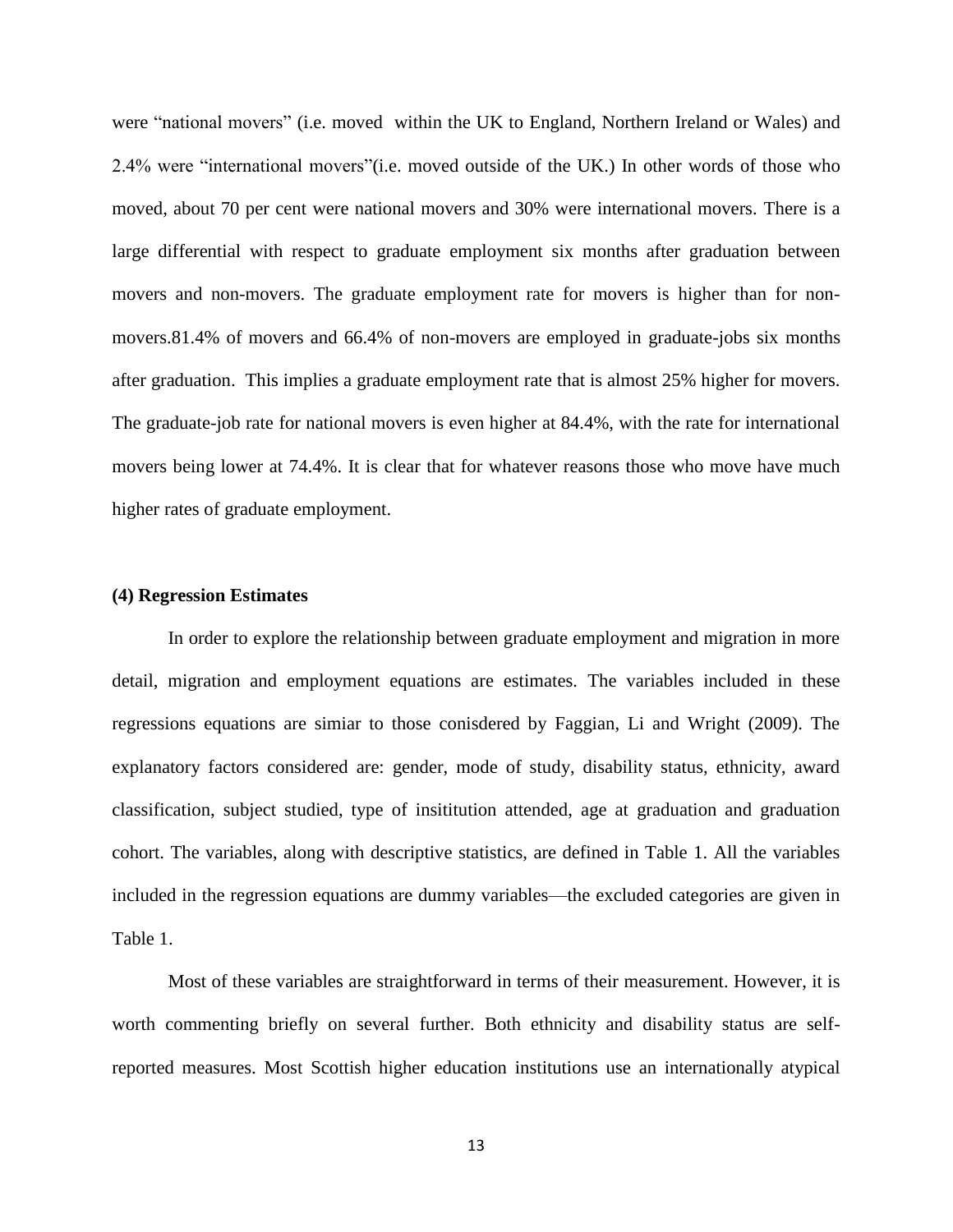system (which varies across institutions) to indicate how well a student has done in their study. Most degrees are awarded subject to a classification banding with " $1<sup>st</sup>$  class" being the highest level of attainment and "Third class and below" being a much lower level of attainment. Qualifications are also awarded that do not use this banding system, which are included in our "Other classification" category.

Compared to the rest of the UK, Scotland awards a much large share of what are termed "joint degrees", which is a combination of usually two subjects e.g. economics and finance or economics and english or economics and mathematics". Most degrees awarded in England, Northern Ireland and Wales are single subject degrees e.g. economics only. After considerable experimentation, the "subject studied" was broken down into six categories (see Table 1). There are categories for studying sciences, social sciences and arts and humanities, as a single subject or jointly with each of these three subjects. The category "interdisciplinary" subject studied included qualifications that are a mix of subjects across the sciences, social sciences and arts and humanities. "Science-led" subjects studied are joint qualifications that include one science subject, while "Social Science-led" subjects studied are joint qualifications that include one social science subject.

"Russell Group" institutions are a lobbying group of large, research-led universities and include the Universities of Oxford and Cambridge, University College London, Imperial College London and the University of Manchester (for the other members see: www.russellgroup.ac.uk). "Pre-1992" institutions are universities established before 1992. "Post-1992" institutions are mainly former polytechnics and colleges of higher education that were awarded university status after 1992. A "specialist" institution is a higher education institution that is usually small in size with only a limited range of subjects (or a single subject such as music or art).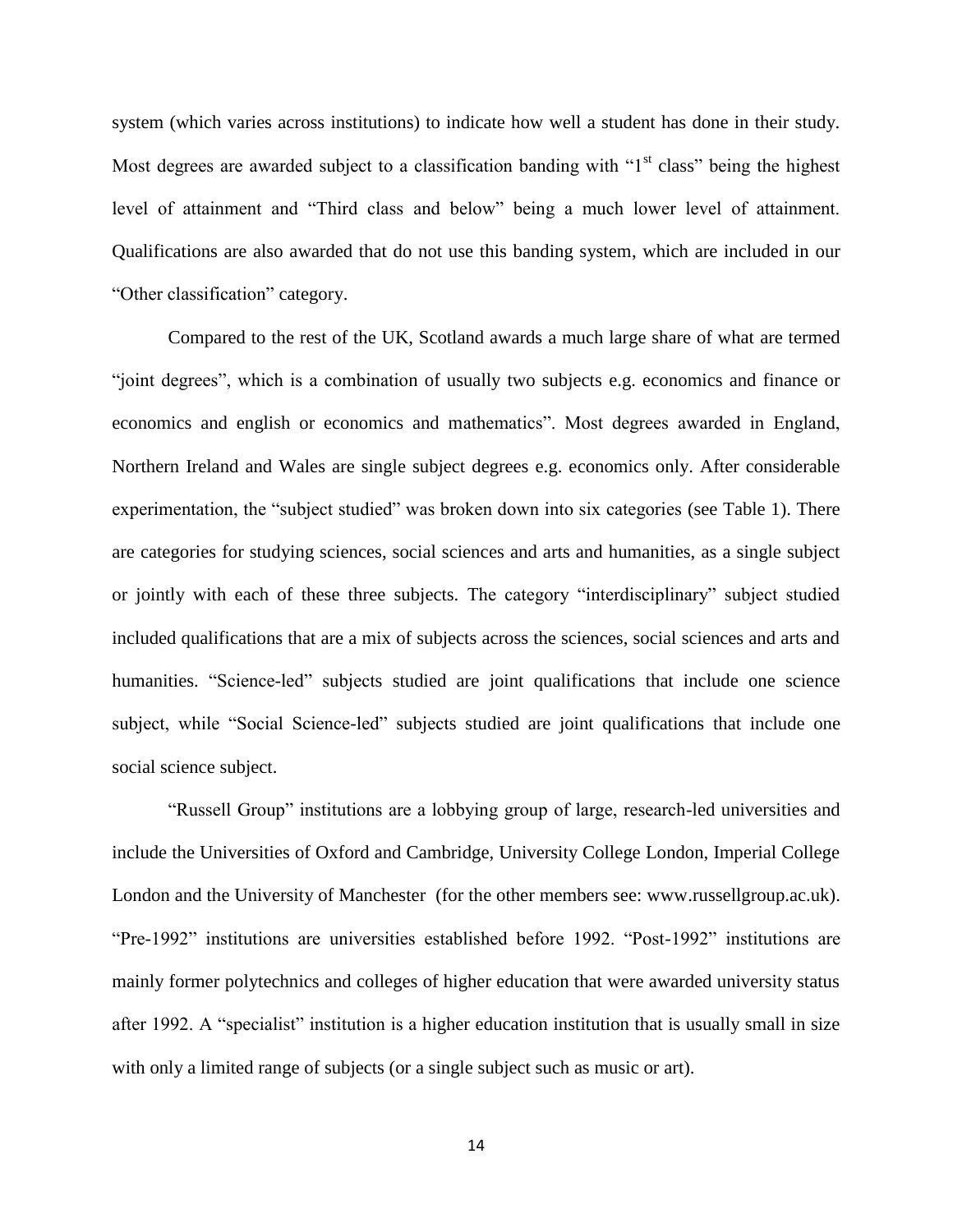Table 2 reports the estimates of the migration equations. Column (1) are probit estimates where the dependent variable is dummy coded 1 if the graduate was employed outside of Scotland six months after graduation and 0 if they were employed in Scotland (i.e. they had moved to England, Northern Ireland or Wales or abroad). These estimates suggest that the probability of moving is higher for men, for those who studied full-time, for those with a selfreported disability, and for those who report a non-white ethnicity. There is clear gradient with respect to award classification. More specifically those who received their qualifications with a 1<sup>st</sup> class classification have a high probability of moving. On the other hand, those who received their qualification with a  $3<sup>rd</sup>$  class of below classification have a lower probability of moving. Those who received a qualification that uses a different award classification system have a much lower probability of moving. There are differences across subjects studied. Those who received Social-science-led and Interdisciplinary qualifications have a higher probability of moving compared to those who received Arts and Humanities qualifications. Those who received Science qualifications have a higher probability of moving compared to those who earned Arts and Humanities qualifications. Type of institution attended is also important with those who studied at a Russell Group university have a higher probability of moving. Those who studied at a Post-1992 university or a Specialist institution have a lower probability of moving. The impact of age at graduation is non-linear. Those who graduated before the age of 25 or after the age of 30 have a lower probability of moving. Finally, the probability of moving declined slightly across the period covered by this data, as suggested by the more negative coefficients for the more recent graduation cohorts.

The estimates suggest that migration is a selective process. Almost all the variables are statistically significant at conventional threshold levels. However, it is not clear how "big" these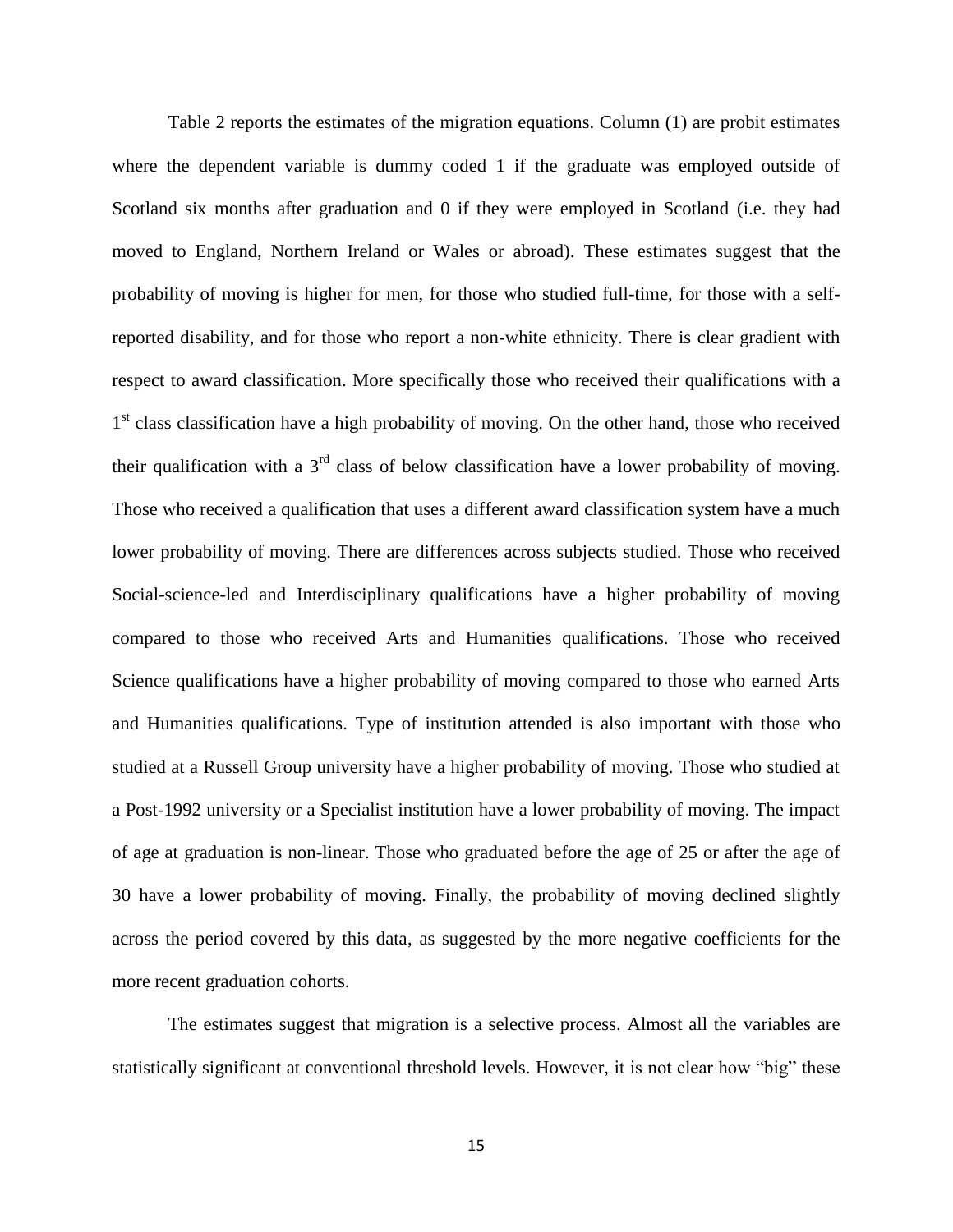effects are in a substantive sense. One way to illustrate the magnitude of these effects is to use the estimates to "predict" the probability of moving based on a set of specific characteristics and compare this to the average probability. As was discussed above, the "average" probability of moving is 8.0%. The estimates indicate that the predicted probability is 24.7% for a white, nondisabled, male, who studied full-time and graduated below the age of 25 with a  $1<sup>st</sup>$  class science qualification from a Russell Group university. For this hypothetical individual, the propensity to migrate is more than three times the average.

#### <<<< Table 2 About Here >>>>

Table 2 also reports estimates of a multi-nomial probit that distinguishes between national and international movers. Column (2) shows the coefficients for national movers and Column (3) shows the cofficients for international movers. Most of the effects are in the same direction as suggested by the movers/non-movers probit [Column (1)], but the magnitudes of these effects are generally not the same for the two types of movers. For example, while males compared to females have a higher probability of moving, the effect of gender is larger on the probability of moving internationally compared to moving nationally. As a general remark, however, the effects of these factors are more pronounced on the probability of moving nationally. A comparison of the absolute values of the coefficients in Columns (2) and (3) reveal that the largest values are usually associated with moving nationally. This difference can be illustrated with reference to the hypothetical individual considered above. As shown in Table 1, the "average" probability of moving nationally is 5.6% while the probability of moving internationally is 2.4%. The estimates indicate that the predicted probability of moving nationally is 19.1% for a white, non-disabled, male, who studied full-time and graduated below the age of 25 with a  $1<sup>st</sup>$  class science qualification from a Russell Group university. For an individual with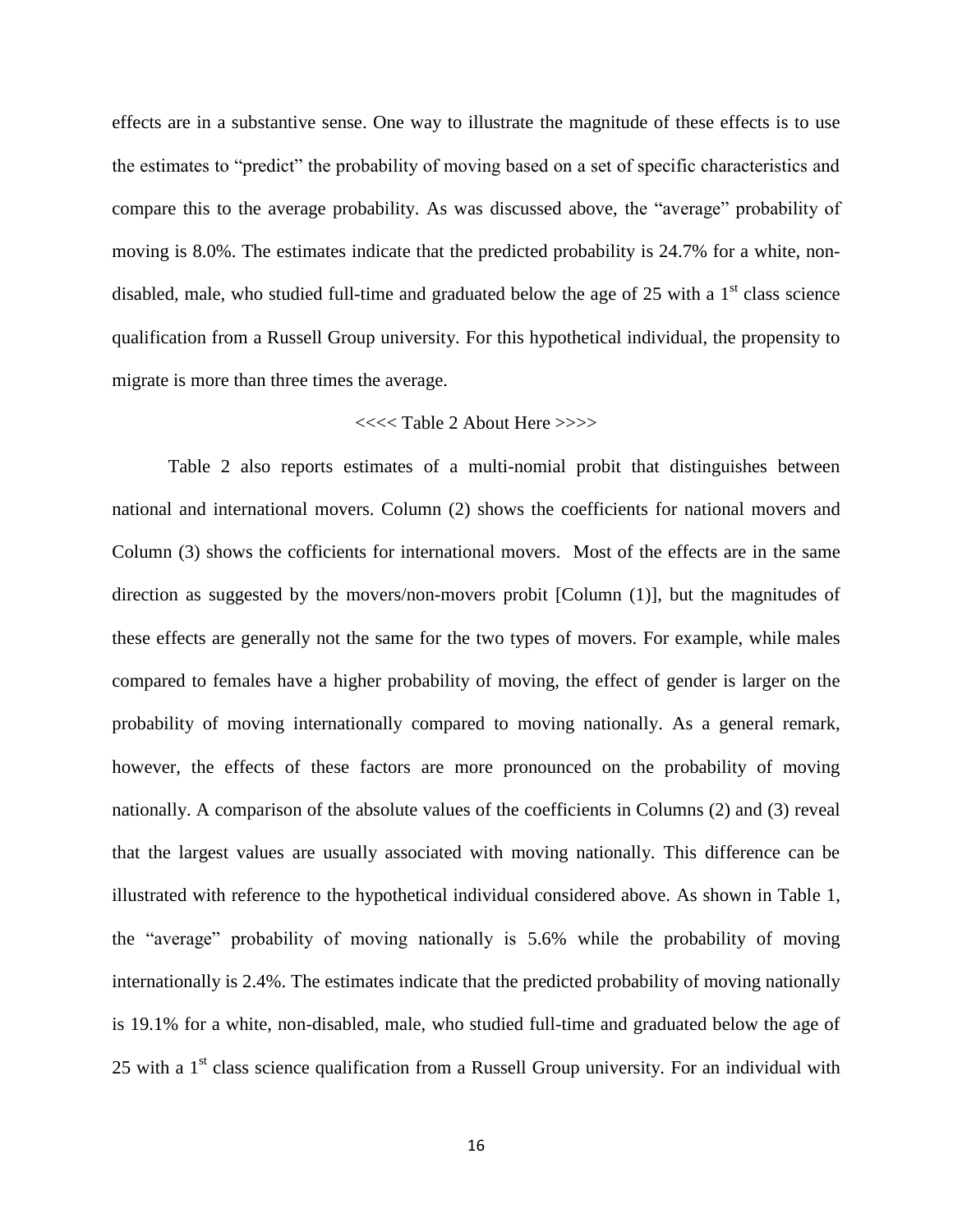the same characteristics, the predicted probability of moving internationally is 5.4%. In other words, for this hypothetical individual, the propensity to migrate nationally is nearly three and half times the average while the propensity to migrate internationally is only slightly above two times the average.

#### <<<< Table 2 About Here >>>>

Table 3 reports the estimates of the graduate-job equations. Columns (1)–(3) are standard probit regression equations where the dependent variable is a dummy variable coded "1" if the graduate is employed in a graduate-job and coded "0" if employed in a non-graduate job six months after graduation based on the Elias-Purcell definition of graduate employment. Column (1) is a specification that does not include any migration variables—the variables are the same as those included in the migration equations. The estimates suggest that men compared to women have a lower probablity of being in graduate employment. Those who studied full-time and have a self-reported disability also have a lower probablity of being in graduate employment. Somewhat surprisingly, the ethnicity variable is not statistically signficant. Inidividuals who received their qualifications with a  $1<sup>st</sup>$  class classification have a higher probability of being in graduate employment. The "other classification" category is associated with a lower probability of graduate employment. Those who studied sciences have a higher probability of being in graduate employment. It is interesting to note that those who studied social sciences or interdisciplinary subjects have a lower probability of being in graduate employment compared to those who studied arts and humanities subjects. There is no difference between the probability of being in graduate employment between those who studied Pre-1992 universities and Russell Group universities. The probability is lower for those who studied at Post-1992 universities and specialist institutions. An older age at graduation is associated with a higher probability of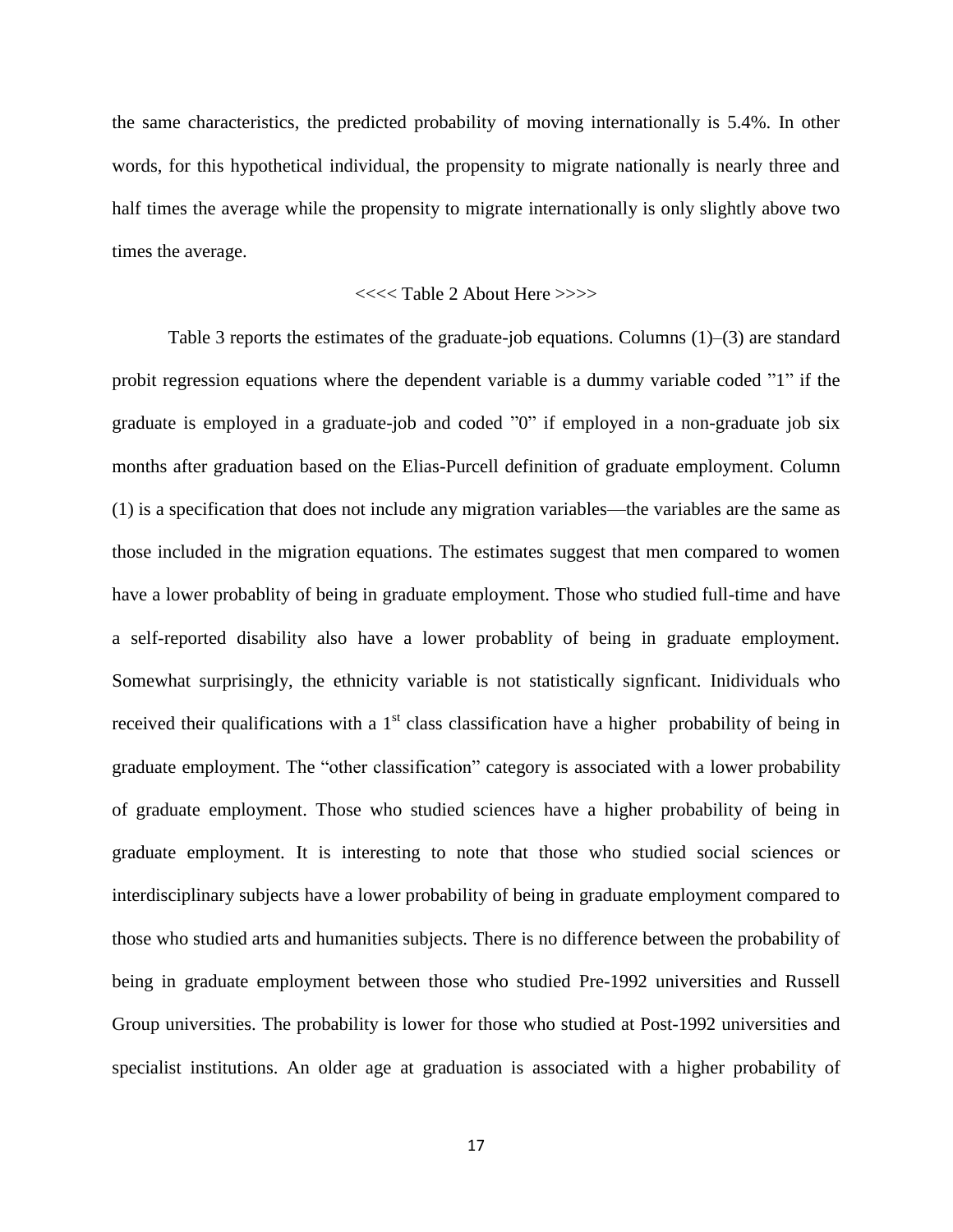graduate employment. Finally, the probability of graduate employment in higher in the two most recent graduation cohorts.

#### <<<< Table 3 About Here >>>>

Again the magnitude of these effects can be illustrated by "predicting" the probability of being in a graduate-job based on a set of specific characteristics and comparing this value to the average. As shown in Table 1, the "average" probability of being in a graduate-job is 67.6%. The estimates given in Column (1) in Table 3 indicate that the predicted probability of being in a graduate-job is 82.5% for a white, non-disabled, male, who studied full-time and graduated below the age of 25 with a  $1<sup>st</sup>$  class science qualification from a Russell Group university. This is around 22 per cent higher than the average.

The remaining regression equations summarised in Table 3 include migration variables in the specification. Column (2) shows the estimates that include a mover/non-mover dummy while Column (3) shows the estimates that include two dummy variables that distinguish national and international movers. It is interesting to note that the estimates of the other included variables change little after these migration variables are included. The estimates indicate that the probability of being in a graduate-job is much higher for those who have moved. Based on the estimates given in Column (2), and setting the other variables at their sample means, the predicted probability of being in graduate-employment for movers is 82.5%. Based on the estimates given in Column (3), the predicted probability of being in graduate-employment for national movers is 84.1% and 79.0% for international movers. These values are much higher than the predicted probability for non-movers of 66.2%. There is little doubt that there is a strong positive correlation between the probability of being in graduate employment and the probability of moving even after other variables are controlled for in a statistical manner.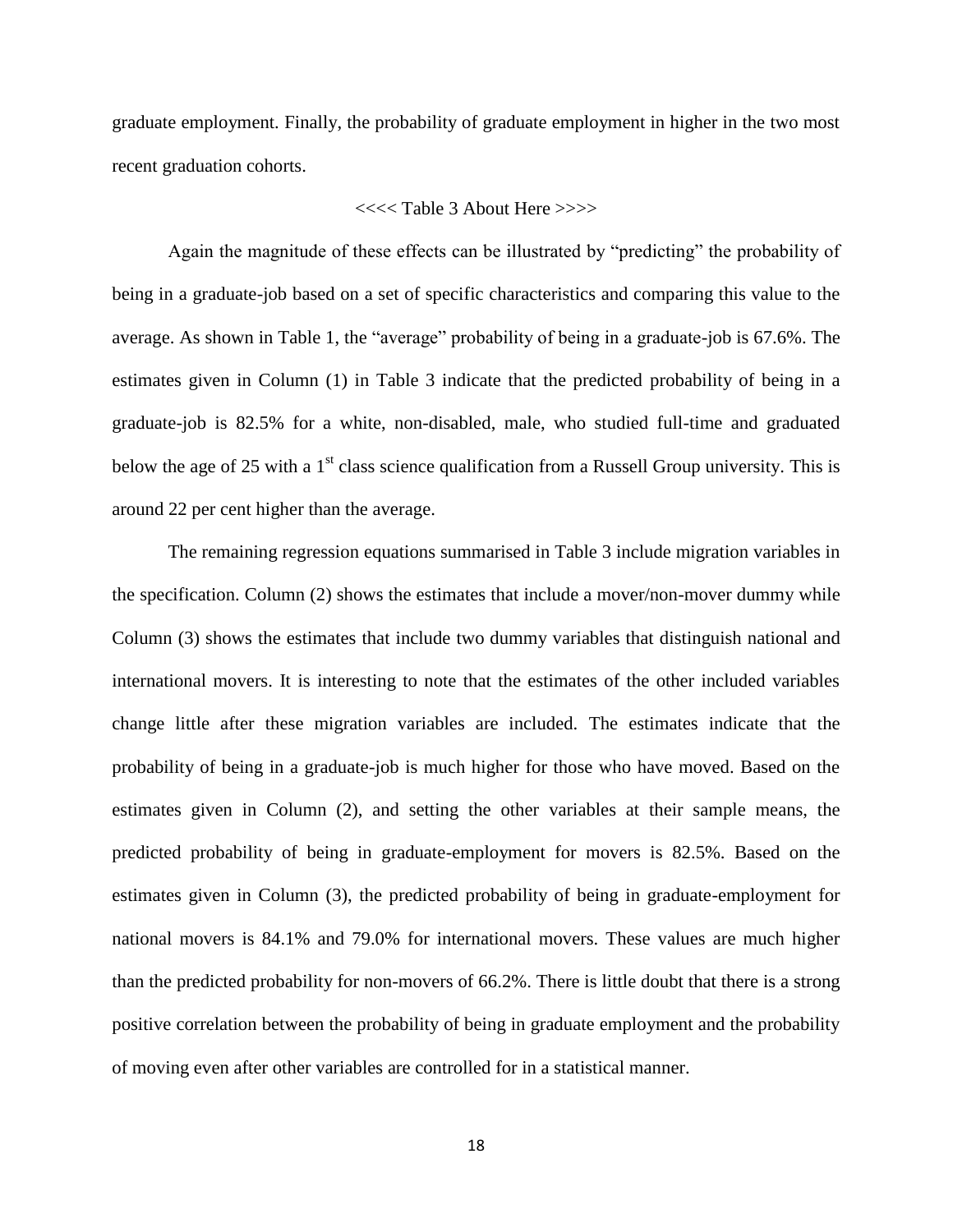These regressions provide no information about the causal relationship between the two. It is assumed that migration decisions are exogenous with respect to employment decisions. For reasons discussed above, this seems unlikely. In order to explore the potential endogeneity of migration a bi-variate probit model is used to implement an instrumental variables (IV) estimation strategy (see Greene, 2011). The problem can be thought of as a two equation system consisting of a binary employment (graduate-job) equation and a binary migration equation. In order to identify the employment equation, a variable that has high explanatory power must be included in the migration equation but not included in the employment equation (the so-called "identifying instrument"). At the same time, this variable should also have no explanatory power if it was included in the employment equation.

Given human capital factors are central to both migration and employment decisions, choosing an approporiate identifying instrument is a non-trivial task. The approach followed here uses "state dependence" to create the identifying instrument. It is often noted that individuals who have experienced an event in the past are more likely to experience the event in the future than are individuals who have not experienced the event (see Heckman, 1981). There is a considerable amount of state dependence in migration behavior with individuals who have moved in the past having a higher probability of moving in the future, even after other factors correlated with migration behaviour are held constant.

Faggian, McCann and Sheppard (2007a) find that graduates who have already migrated to enter higher education are more likely to migrate after graduation to enter employment. They argue that those exhibiting a previous willingness to migrate are individuals for whom mobility imposes lower psychological and other costs. This suggests that graduates who "moved to study" should have a higher probability of moving after they graduate, suggesting a form of state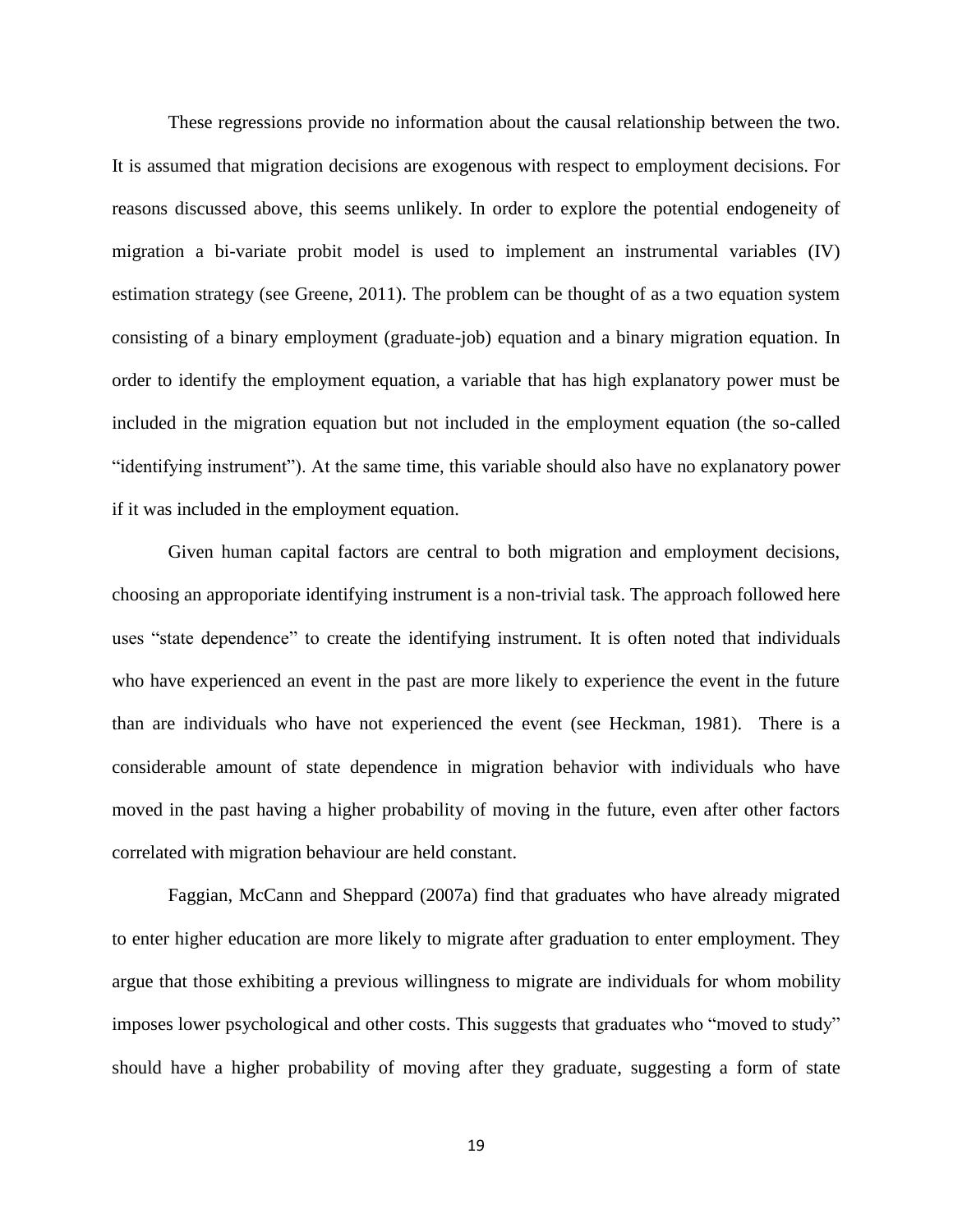dependence amongst graduates relating to migration behaviour. We believe that using this state dependence can be used to address the casual nature of the relationship between migration and graduate employment.

For administrative purpose, Scotland has been divided up into 32 Council Areas, which are basically local governments. In order to create a "moved to study" variable, these council areas were grouped into six larger regions based around the country's five main population centres and a residual "remote region". The regions are (1) Aberdeen-Grampian; (2) Edinburgh-Lothian-Fyffe; (3) Glasgow-Strathclyde region; (4) Falkirk-Stirling-Central Scotland; (5) Dundee-Tayside; and (6) North-South remote areas. We believe that this breakdown is meaningful since these regions all contain higher education institutions and are combinations of local labour markets, travel-to-work areas, housing markets and health boards (see Leishman et al., 2008). Based on these regions, a dummy variable was created coded "1" if the graduate's region of domicile was not the same as their region where the HEI they studied was located. It was coded "0" if the regions were the same. This "moved-to-study" dummy was used as the identifying instrument (i.e. included in the migration equation but not the graduate-job equation).

Based on this definition, about 39.3% of graduates had moved to study. Including this moved to study dummy in the migration equations discussed above, leads to a sizeable and statistically significant improvement in goodness-of-fit. However, including the moved to study dummy in the graduate-job equation leads to only a small improvement in goodness-of-fit. In fact, there is very little difference in the graduate-job rate between those who moved to study and those who did not. The graduate-job rate for those who did not move to study is slightly higher at 67.9% compared to 67.2% for those who did move to study, although this difference is not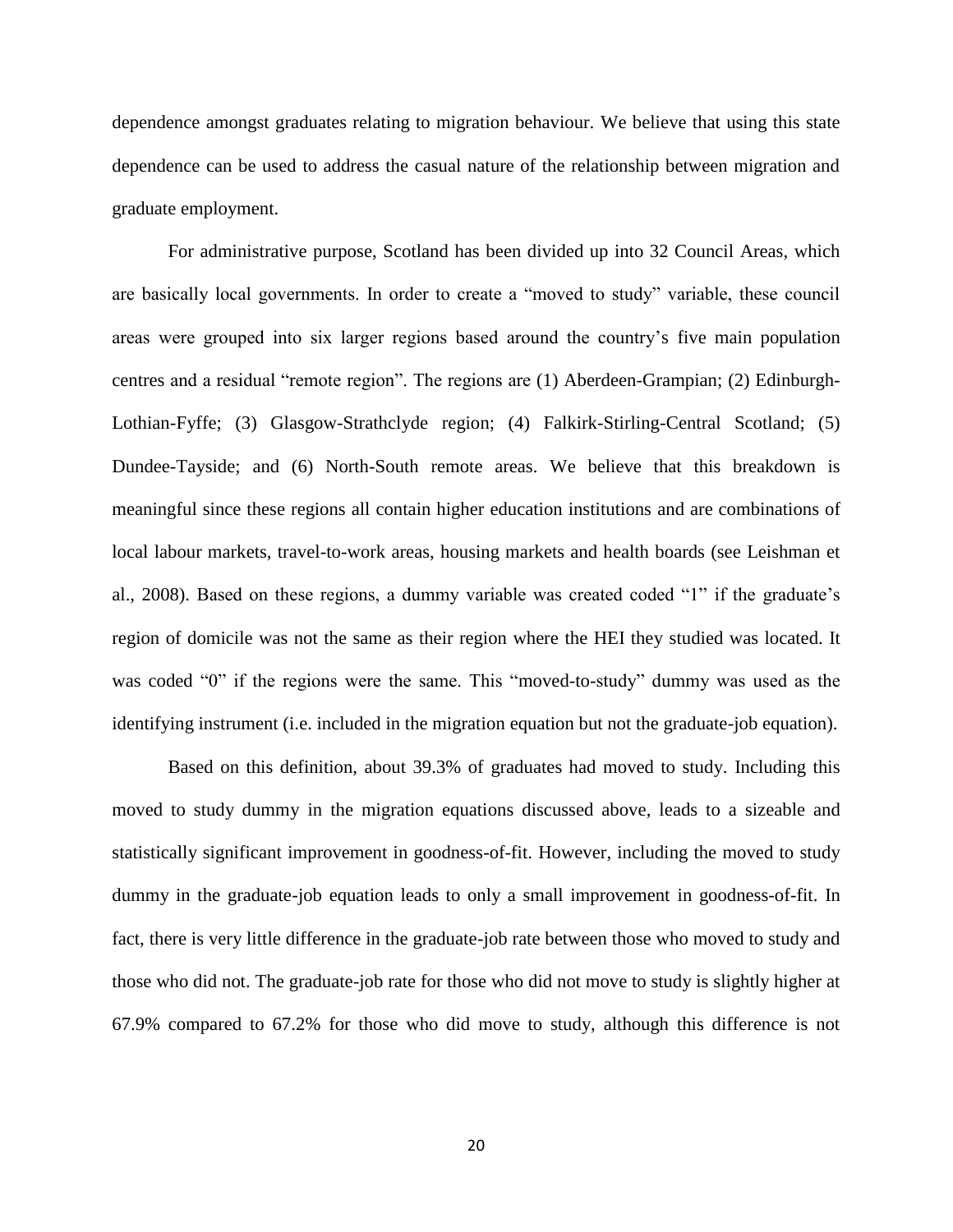statistically significant. Based on this information, we conclude that moved-to-study is a good instrument.

Column (4) in Table 3 reports the bi-variate probit estimates that attempt to treat migration status as endogenous. From Column (2) the point estimate of the mover variable is 0.569 with a Z-statistic of 26.3, suggesting a highly significant effect. From Column (4) the point estimate of the "instrumented" mover variable is in fact larger at 0.751 but the Z-statistic is smaller at 6.3, but still statistically significant below the 1% threshold level. If we assume that the move-to-study instrument is valid, this finding is consistent with the view that graduates are moving away from Scotland in order to find jobs more suited to their skills. In other words, this finding is consistent with the view that under-employment is a key factor in explaining the sizeable out-migration flow of Scottish-domiciled higher education graduates.

#### **(5) Concluding Comments**

The analysis carried out in this paper has documented a strong positive statistical relationship between the probability of migrating and the probability of having a graduate-job. That is, graduates of Scottish higher education institutions, who completed their secondary schooling in Scotland, are more likely to be in graduate employment six months after graduation if they leave Scotland. The difference in the graduate-job rate between those who stay and those who leave is large. It remains large even after statistical methods are used to control for other factors that likely influence the relationship. In addition, the analysis does not provide evidence contrary to the view that the relationship is casual. That is, this paper provides evidence in support of the contention that over-education and under-employment is a problem in Scotland, with a large number of graduates leaving because they cannot find jobs that utilise the skills they obtained through higher education.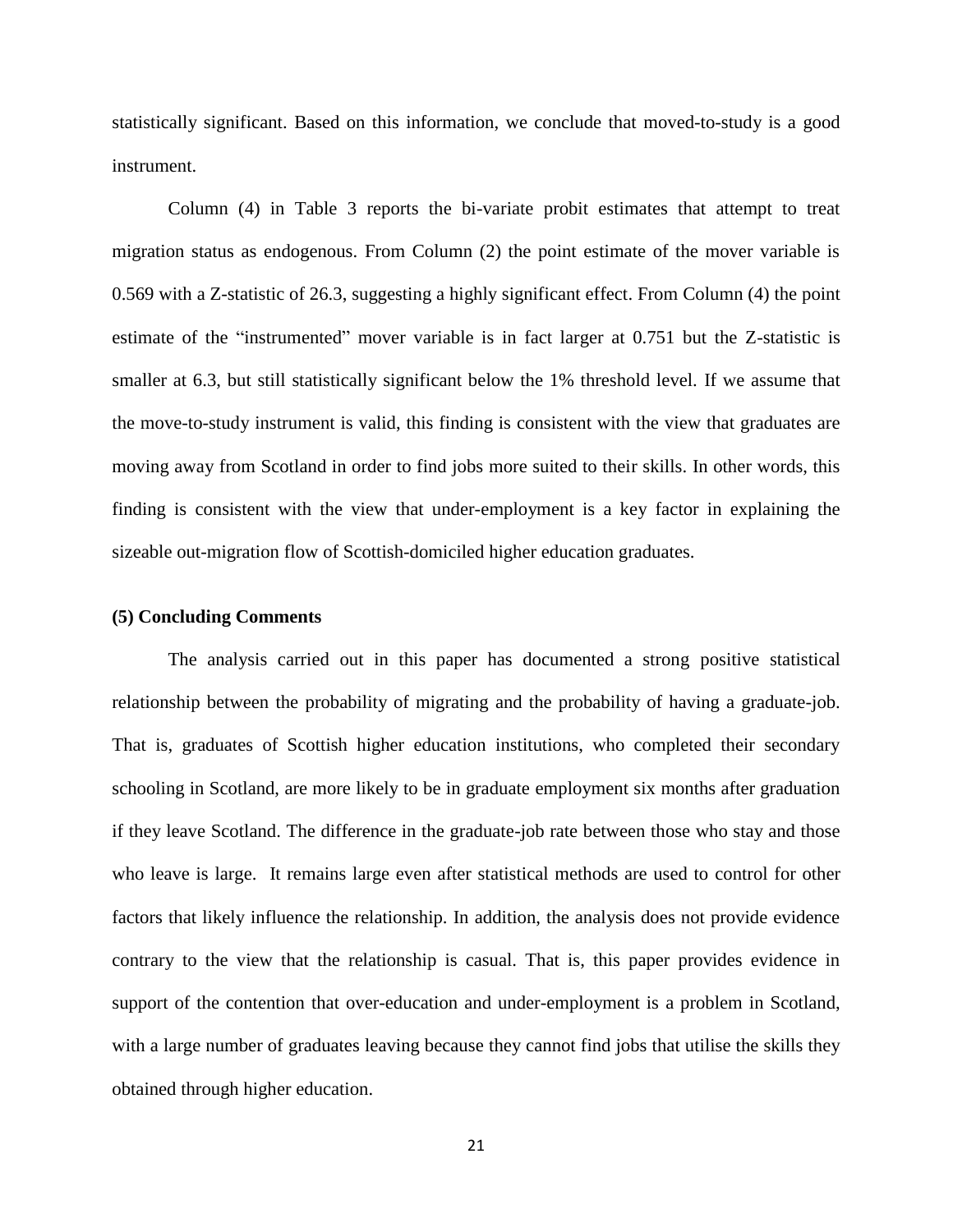#### **References**

- Battu, H., C.R. Belfield and P. J. Sloane (1999), "Overeducation Among Graduates: A Cohort view", *Education Economics*, [vol. 7, no.1, p](http://www.informaworld.com/smpp/title~db=all~content=t713415403~tab=issueslist~branches=7#v7)p.  $21 - 38$
- Battu, H., [C.R. Belfield](http://ner.sagepub.com/search?author1=C.R.+Belfield&sortspec=date&submit=Submit) and [P.J. Sloane,](http://ner.sagepub.com/search?author1=P.J.+Sloane&sortspec=date&submit=Submit) (2000), "How Well Can We Measure Graduate Over-Education and Its Effects?", *National Institute Economic Review*, vol. 171, no. 1
- Battu, H., P.J. Sloane, P.J. and P.T. Seaman, (1999), "Overeducation, Undereducation and the British Labour Market", *Applied Economics*, vol. 31, pp. 1437-1453
- Bratti, M., McKnight, A., Naylor, R. and J. Smith, (2004), "Higher Education Outcomes, Graduate Employment and University Performance Indicators", *Journal of Royal Statistical Society*, vol. 167, part 3, pp. 475-496
- Chevalier, A. (2003), "Measuring Over-education", *Economica*, [vol. 70, no. 279, p](http://onlinelibrary.wiley.com/doi/10.1111/ecca.2003.70.issue-279/issuetoc)p.509–531
- Da Vanzo, J., (1976), "Differences between Return and Non-return Migration: An Econometric Analysis", *International Migration Review*, vol. 10, pp. 13-27.
- Dolton, P. and M. Silles, (2000), "Determinants and Consequences of Graduate Overeducation", in F. Büchel, A. De Grip and A. Mertens, (eds.), Overeducation in Europe: Current Issues in Theory and Policy, Edward Elgar, Cheltanham, pp. 189-216
- Dolton, P. and A. Vignoles, (2000), "The Incidence and Effects of Overeducation in the U.K. Graduate Labour Market" , *[Economics of Education Review](http://www.sciencedirect.com/science/journal/02727757)*, [vol. 19, no. 2,](http://www.sciencedirect.com/science?_ob=PublicationURL&_tockey=%23TOC%235921%232000%23999809997%23161053%23FLA%23&_cdi=5921&_pubType=J&view=c&_auth=y&_acct=C000050221&_version=1&_urlVersion=0&_userid=10&md5=fb3e246fe7955ad38274e41869f6cb83) pp. 179-198
- Elias, P. and K. Purcell, (2004), *SOC (HE): A Classification of Occupations for Studying the Graduate Labour Market*, ESRU Research Paper no. 6, University of Warwick
- Evans, A.W., (1990), "The Assumption of Equilibrium in the Analysis of Migration and Interregional Differences" *Journal of Regional Science*, vol., 30, no. 4, pp. 515-531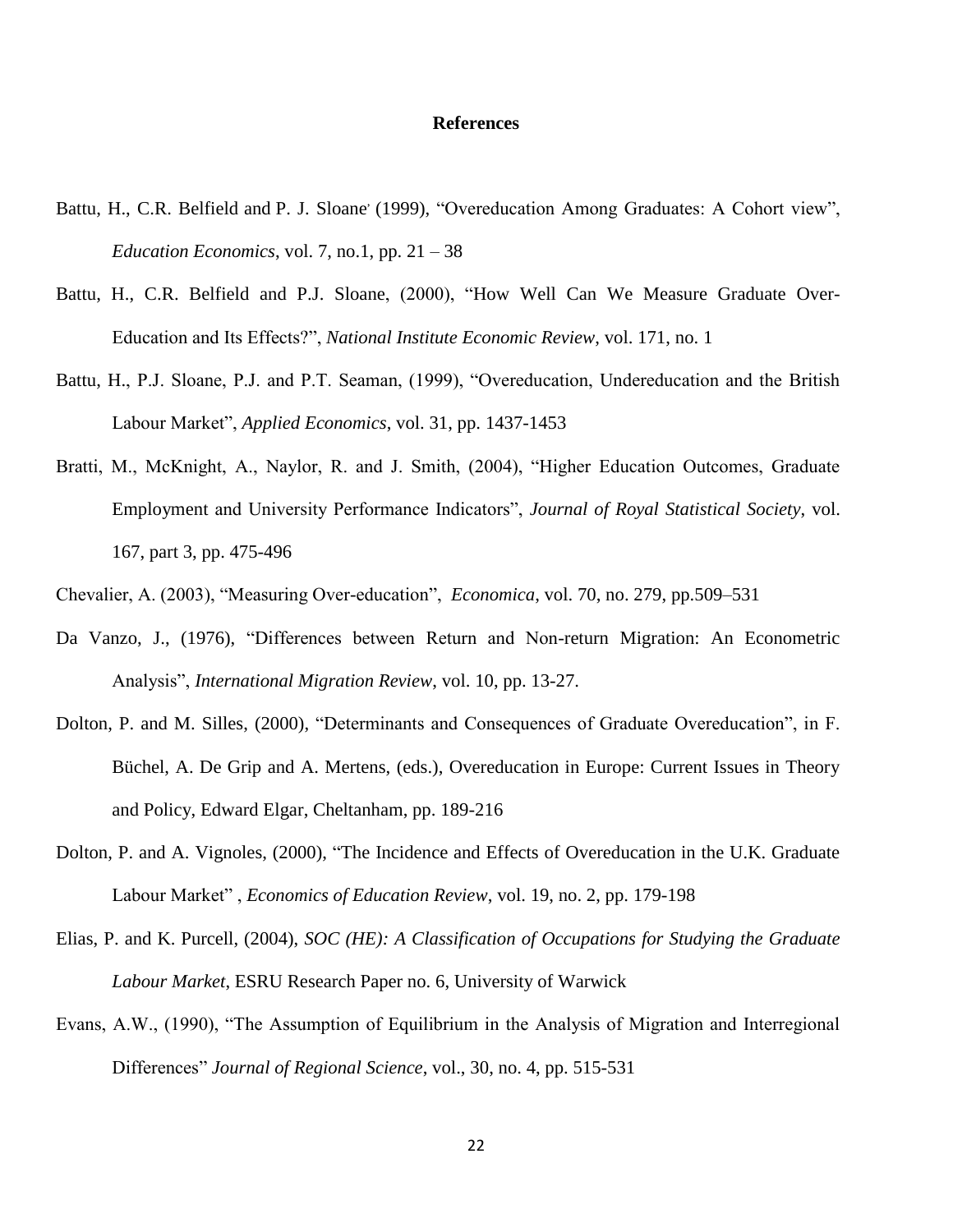- Faggian, A., McCann, P. and S. Sheppard, (2006a), "An Analysis of Ethnic Differences in UK Graduate Migration Behaviour", *Annals of Regional Science*, vol. 40, pp. 461-471
- Faggian, A. and P. McCann, (2006b), Human Capital Flows and Regional Knowledge Assets: A Simultaneous Equation Approach, *Oxford Economic Papers*, vol. 52, pp. 475-500
- Faggian, A. and P. McCann, (2009), "Universities, Agglomerations and Graduate Human Capital Mobility", *Journal of Economic and Social Geography*, vol. 100, no. 2, pp. 210-223
- Faggian, A., McCann, P. and S. Sheppard, (2007a), Some Evidence that Woman are More Mobile than Men: Gender Differences in the UK Graduate Migration Behaviour, *Journal of Regional Science*, Vol. 47, No 3, pp. 517-539
- Faggian, A., McCann, P. and S. Sheppard, (2007b), "Human Capital, Higher Education and Graduate Migration: An Analysis of Scottish and Welsh students", *Urban Studies*, vol. 44, no. 13, pp. 1-18
- Faggian, A., Q.C. Li and R.E. Wright, (2009),"Graduate Migration Flows in Scotland", *Fraser of Allander Economic Quarterly*, vol. 33, no. 1, pp. 55-60
- Greene, W. (2011), *Econometric Analysis* (7th edition), Pearson, London
- Greenwood, M.J. and P.J. Gormaly, (1971), "A Comparisons of the Determinants of White and Nonwhite Interstate Migration", *Demography*, vol. 8, pp. 141-155
- Groot, W. and H. Maassen van den Brink, (2000), "Overeducation in the Labor Market: A Meta-Analysis", *[Economics of Education Review](http://econpapers.repec.org/article/eeeecoedu/)*, vol. 19, no. 2, pp. 149-158
- Heckman, J., (1981), "Heterogeneity and State Dependence*" Studies in Labor Markets* (S. Rosen, ed.), University of Chicago Press, Chicago, pp. 91-139
- HESA, (2010a), *Students in Higher Education Institutions*, Cheltenham, Higher Education Statistical Agency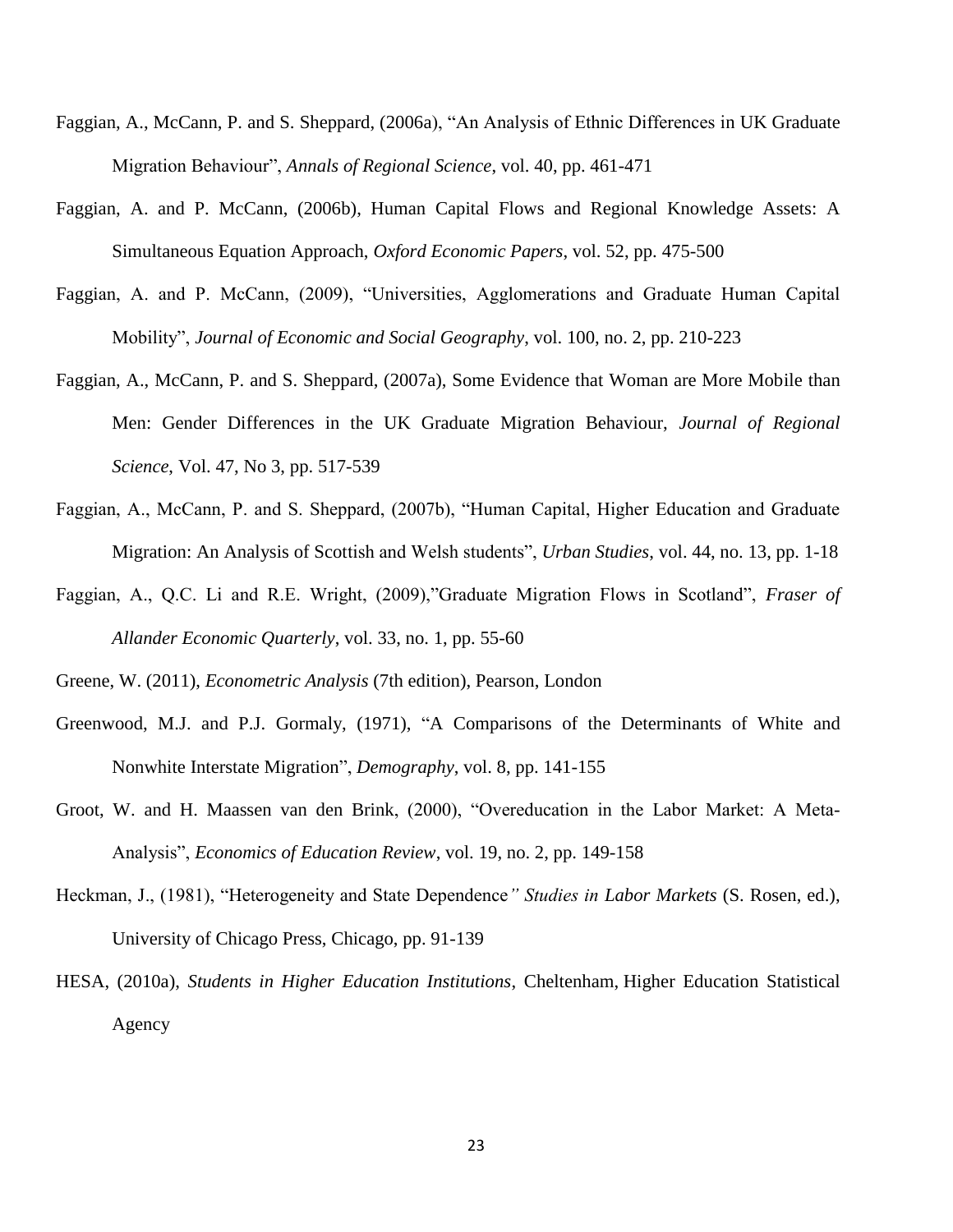- HESA, (2010b), *Destinations of Leavers from Higher Education Institutions*, Cheltenham, Higher Education Statistical Agency
- Leishman, C., K. Gibb, G. Meen, T. O'Sullivan, G. Young, Y. Chen, A. Orr and R.E. Wright, (2008), *Scottish Model of Housing Supply and Affordability: Final Report,* Scottish Government, Edinburgh
- McGuinness, S., (2006), "Over-education in the Labour Market", *Journal of Economic Surveys***, vol**. 20, no. 3, pp. 387-418.
- Mosca, I. and R.E. Wright, (2010a), "Under-employment of Scottish Graduates?", *Fraser of Allander Economic Quarterly,* vol 34, no. 2, pp. 44-55
- Mosca, I. and R.E. Wright, (2010b), National and International Graduate Migration Flows", *Population Trends*, vol. 141, pp. 36-53
- Mosca, I. and R.E. Wright, (2011a), "Under-employment and Migration", *Fraser of Allander Economic Quarterly*, vol. 34, no 3, pp. 77-80
- Mosca, I. and R.E. Wright, (2011b), *Is Graduate Under-employment Persistent? Evidence from the United Kingdom,* Discussion Paper no. 6177, Institute for the Study of Labou, Bonn
- Scottish Government, (2010a), *Age Participation Index for Scotland 2008-09*, Life Long Learning Series, Edinburgh
- Scottish Government, (2010b), *Students in Higher Education at Scottish Institutions 2008-09*, Life Long Learning Series, Edinburgh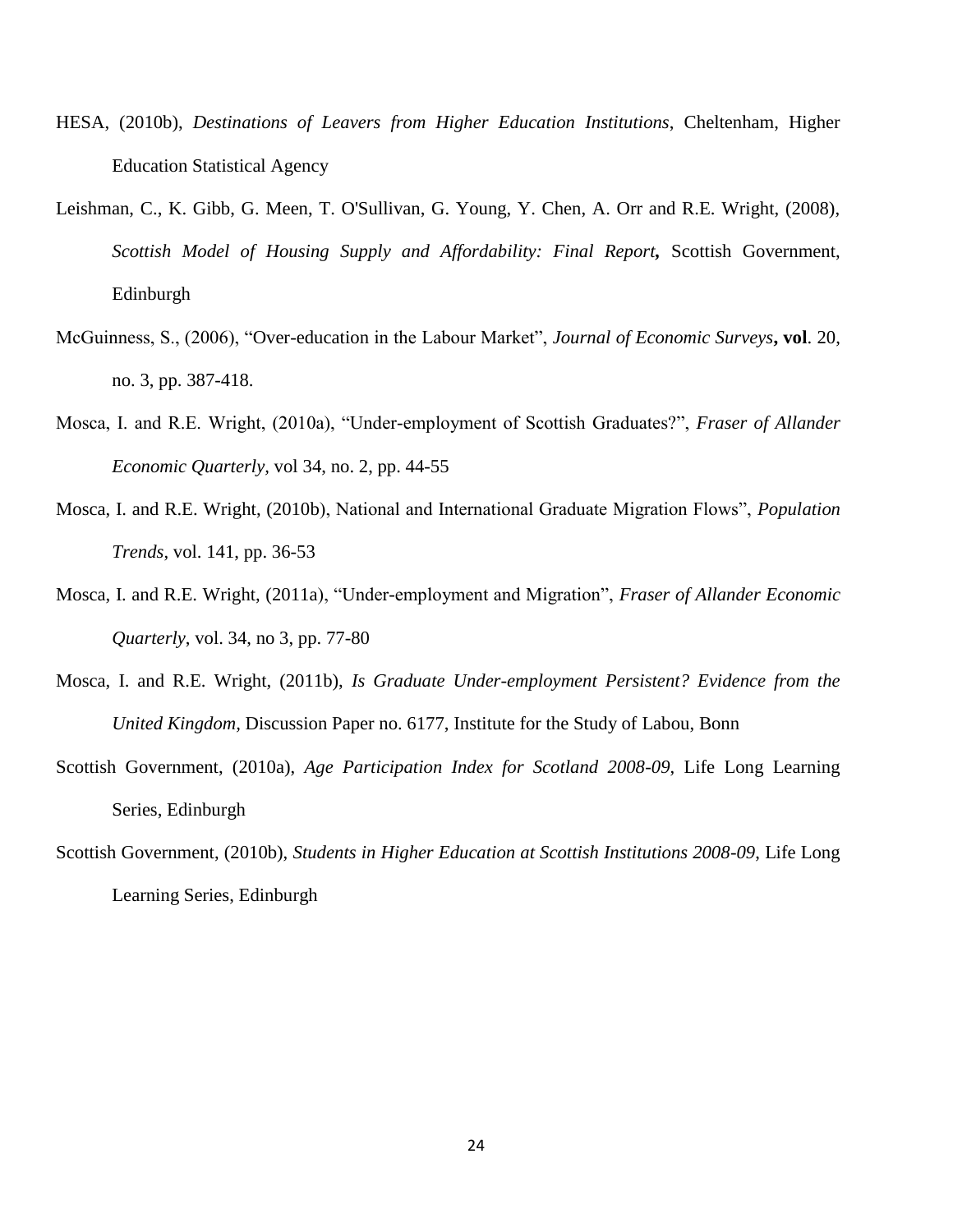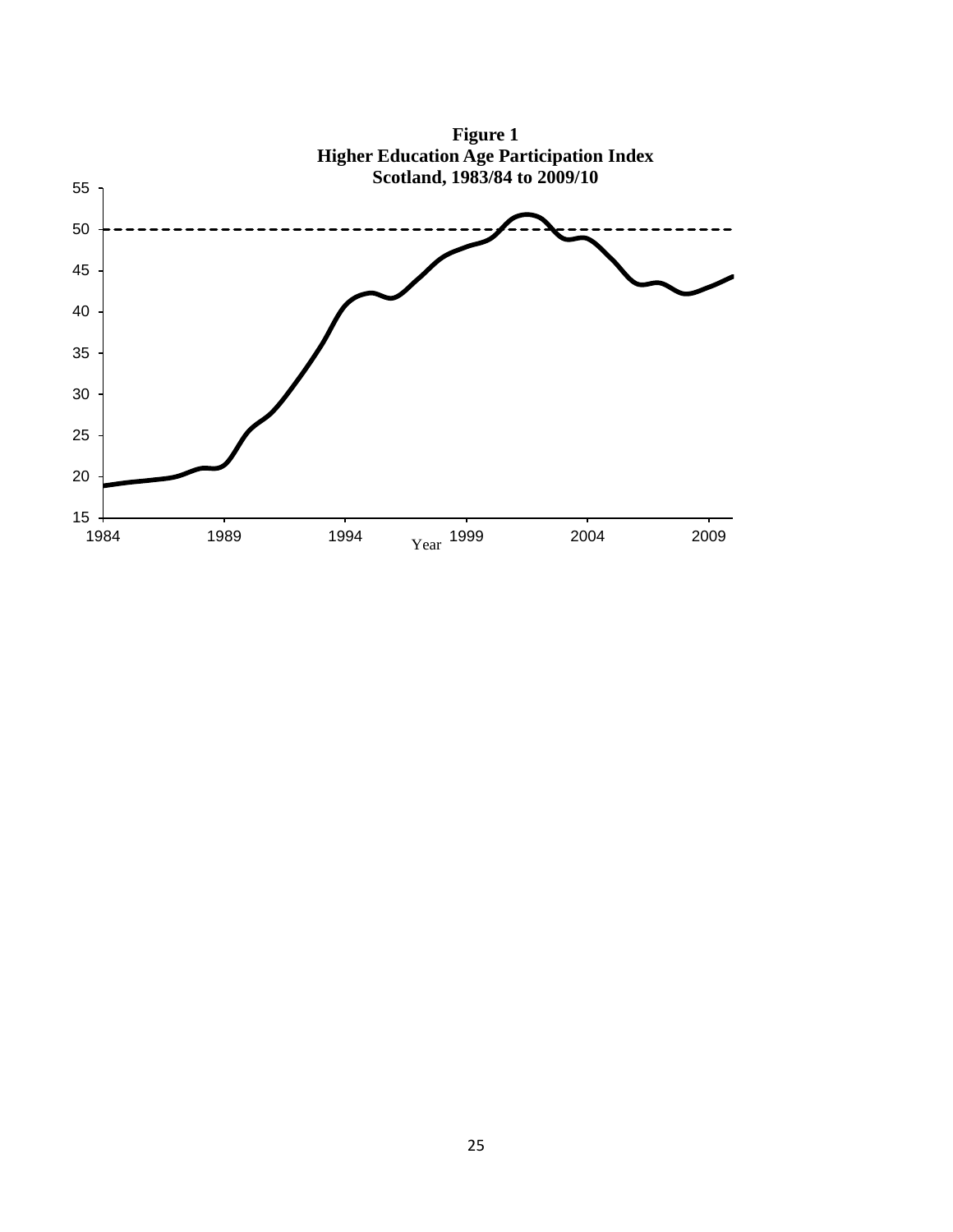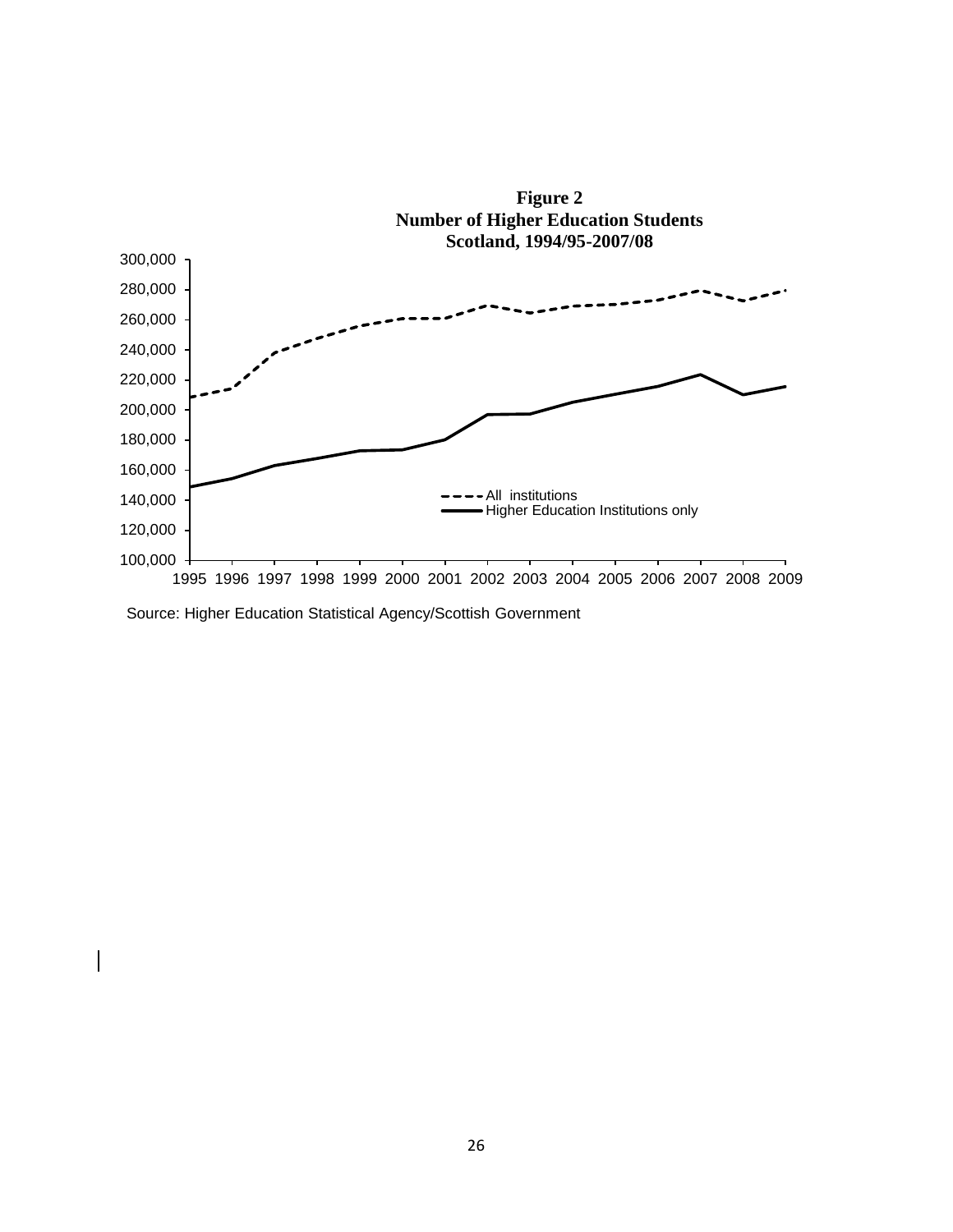| <b>Table 1</b><br><b>Descriptive of Regression Variables</b> |                                                                                              |      |  |  |
|--------------------------------------------------------------|----------------------------------------------------------------------------------------------|------|--|--|
| Variable                                                     | Definition                                                                                   | $\%$ |  |  |
| Employment:                                                  |                                                                                              |      |  |  |
| GradJob                                                      | Employed in a graduate-job 6 months after graduation $=1$ ;<br>Otherwise=0                   | 67.6 |  |  |
| Migration:                                                   |                                                                                              |      |  |  |
| Mover                                                        | Employed outside of Scotland six months after graduation=1;<br>Otherwise=0                   | 8.0  |  |  |
| National mover                                               | Employed in England, Northern Ireland or Wales six months after<br>graduation=1; Otherwise=0 | 5.6  |  |  |
| International mover                                          | Employed outside the UK six months after graduation=1;<br>Otherwise=0                        | 2.4  |  |  |
| Gender:                                                      |                                                                                              |      |  |  |
| Male                                                         | Gender: Male=1; Female=0                                                                     | 36.7 |  |  |
| Mode of Study:                                               |                                                                                              |      |  |  |
| Full-time                                                    | Studied on full-time basis=1; Studied on a part-time basis=0                                 | 84.0 |  |  |
| Disability Status:                                           |                                                                                              |      |  |  |
| Disabled                                                     | Disability status: Disabled=1; Otherwise=0                                                   | 5.6  |  |  |
| Ethnicity:                                                   |                                                                                              |      |  |  |
| Ethnicity non-white                                          | Ethnicity: Non-white=1; Otherwise=0                                                          | 2.8  |  |  |
| <b>Award Classification:</b>                                 |                                                                                              |      |  |  |
| 1st class                                                    | Qualification obtained with "First class honours"=1; Otherwise=0                             | 6.6  |  |  |
| 2.1 class                                                    | Qualification obtained with "Second class, upper division honours"<br>$=1$ ; Otherwise=0     | 26.7 |  |  |
| 2.2 class                                                    | Qualification obtained with "Second class, lower division honours"<br>(reference category)   | 16.9 |  |  |
| 3rd class and below                                          | Qualification obtained with "Third class honours" or below=1;<br>Otherwise=0                 | 36.6 |  |  |
| Other classification                                         | Qualification obtained with "Other" classification =1; Otherwise=0                           | 13.3 |  |  |
| Subject Studied:                                             |                                                                                              |      |  |  |
| Science                                                      | Studied science subject(s)=1; Otherwise=0                                                    | 51.5 |  |  |
| Science-led                                                  | Joint qualification with science subject=1; Otherwise=0                                      | 2.2  |  |  |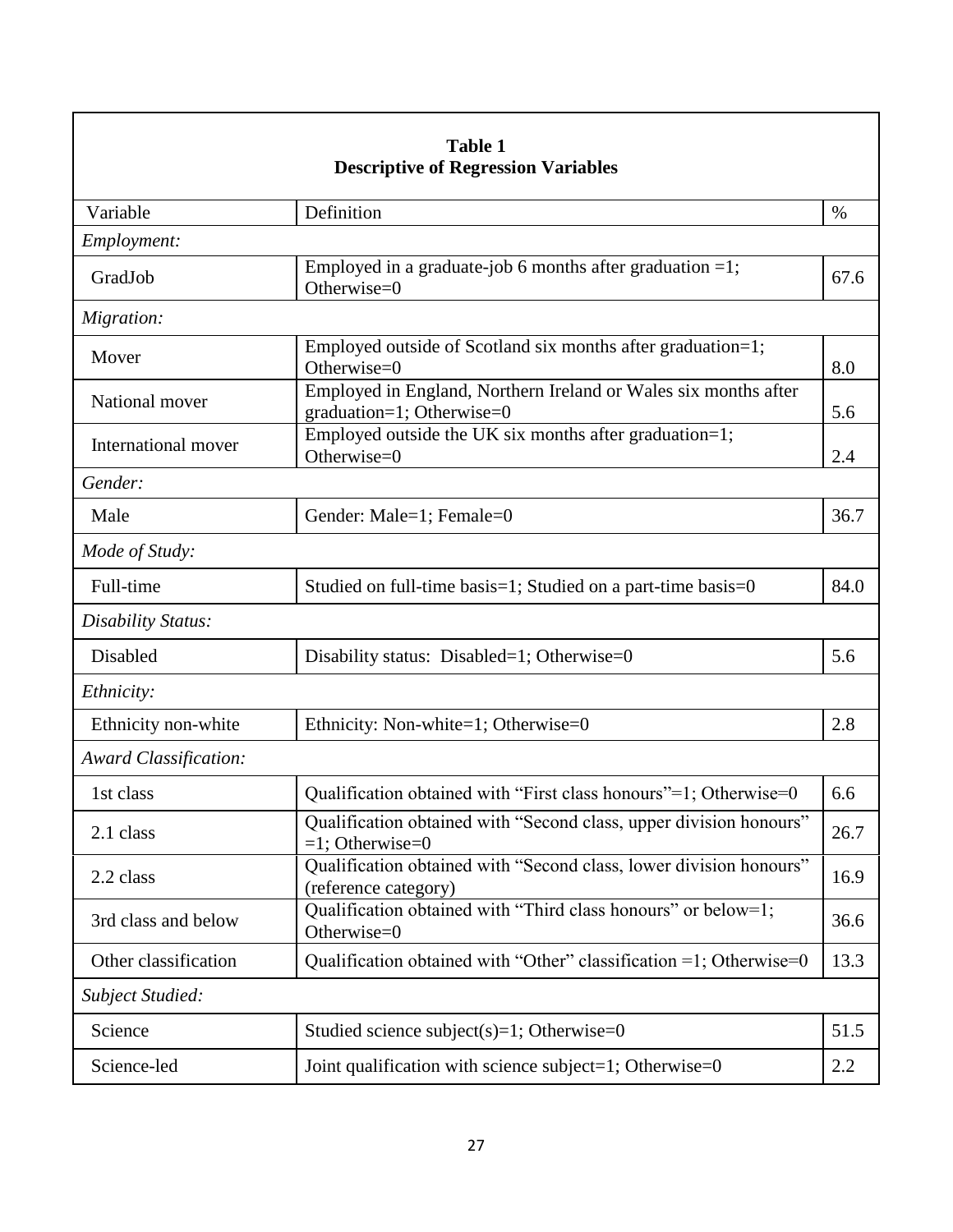| Social Science                  | Studied social science subject(s)=1 Otherwise= $0$                            |      |  |  |  |
|---------------------------------|-------------------------------------------------------------------------------|------|--|--|--|
| Social Science-led              | Joint qualification with social science subject=1; Otherwise=0                | 1.8  |  |  |  |
| <b>Arts and Humanities</b>      | Studied arts and humanities subject(s) (reference category)                   | 17.7 |  |  |  |
| Interdisciplinary               | Interdisciplinary programme=1; Otherwise=0                                    | 3.0  |  |  |  |
| Type of Institution Attended:   |                                                                               |      |  |  |  |
| <b>Russell Group university</b> | Institution is a member of the "Russell Group" = 1; Otherwise=0<br>(see text) | 16.6 |  |  |  |
| Pre-1992 university             | Institution was a university prior to 1992 (reference category)               | 37.1 |  |  |  |
| Post-1992 university            | Institution became a university after $1992=1$ ; Otherwise=0                  | 41.0 |  |  |  |
| Specialist institution          | A specialist HEI institution=1; Otherwise=0                                   | 5.3  |  |  |  |
| Age at Graduation:              |                                                                               |      |  |  |  |
| Age at graduation $<$ 25        | Age at graduation less than 25 years (reference category)                     | 65.7 |  |  |  |
| Age at graduation 25-29         | Age at graduation greater than 24 but less than 30 years=1;<br>Otherwise=0    | 10.1 |  |  |  |
| Age at graduation $30+$         | Age at graduation greater than 30 years=1; Otherwise=0                        | 24.2 |  |  |  |
| <b>Graduation Cohort:</b>       |                                                                               |      |  |  |  |
| 2002/03 cohort                  | 2002/03 graduate cohort (reference category)                                  | 20.1 |  |  |  |
| 2003/04 cohort                  | 2003/04 graduate cohort=1; 0therwise=0                                        | 20.4 |  |  |  |
| 2004/05 cohort                  | $2004/05$ graduate cohort=1; 0therwise=0                                      | 16.6 |  |  |  |
| 2005/06 cohort                  | $2005/06$ graduate cohort=1; 0therwise=0                                      | 21.8 |  |  |  |
| 2006/07 cohort                  | $2006/07$ graduate cohort=1; 0therwise=0                                      | 21.2 |  |  |  |
| Notes: Sample size is 65,477    |                                                                               |      |  |  |  |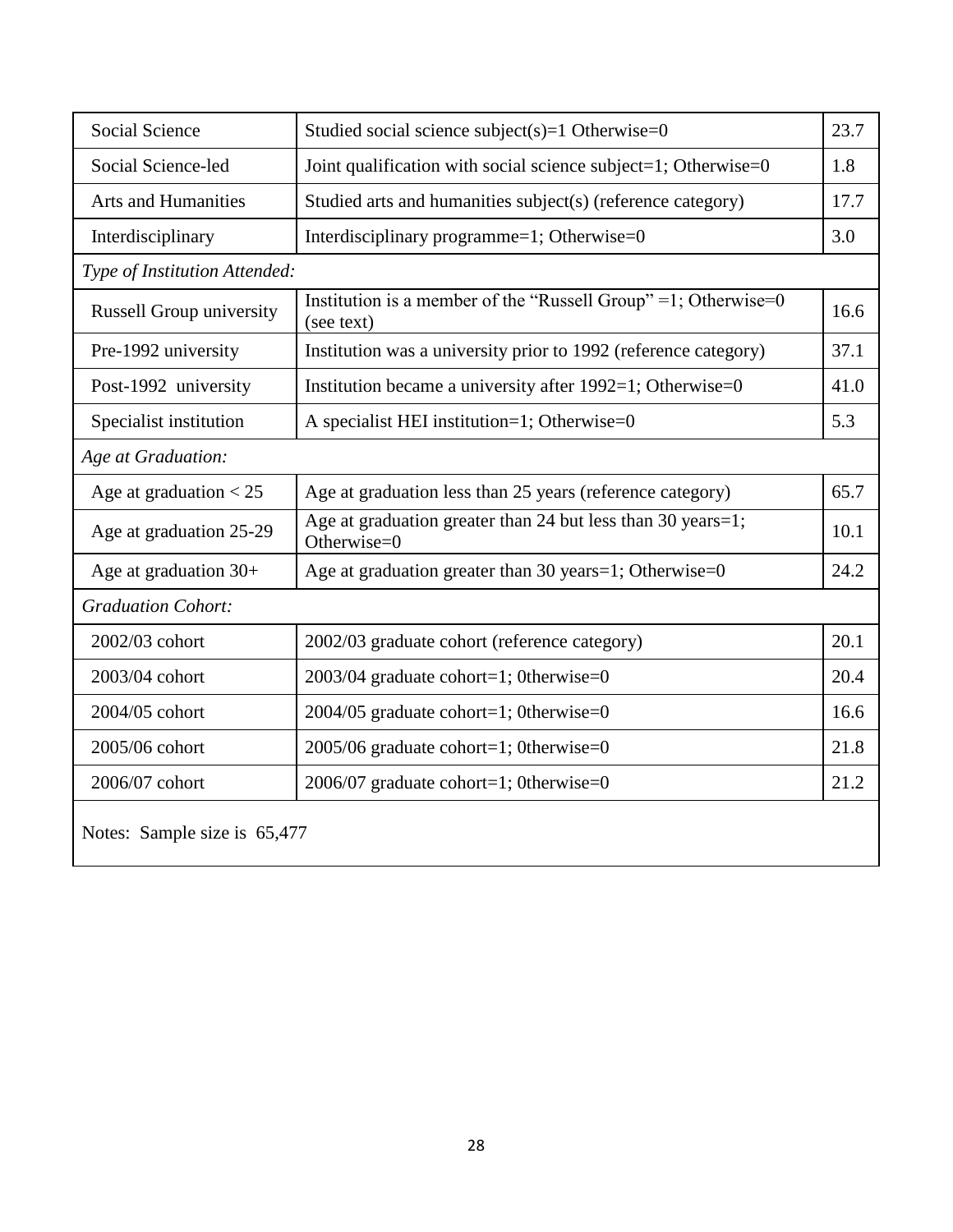### **Table 2 Probit and Multi-nomial Probit Regression Estimates of the Probability of Moving Six Months after Graduation Scotland-domiciled students studying in Scotland Undergraduate Graduates, 2002/03-2006/07 HEI Graduate Cohorts**

|                       | (1)      | (2)                                          | (3)      |  |
|-----------------------|----------|----------------------------------------------|----------|--|
| Estimator?            | Probit   | Multi-nomial Probit                          |          |  |
| Variables:            | Mover    | <b>International Mover</b><br>National mover |          |  |
| Male                  | 0.138    | 0.148                                        | 0.278    |  |
|                       | [9.1]    | [6.3]                                        | [9.0]    |  |
| Full-time             | 0.150    | 0.241                                        | 0.084    |  |
|                       | [4.8]    | $[5.0]$                                      | $[1.2]$  |  |
| Disabled              | 0.074    | 0.104                                        | 0.098    |  |
|                       | $[2.4]$  | $[2.2]$                                      | $[1.5]$  |  |
| Non-white ethnicity   | 0.128    | 0.252                                        | $-0.070$ |  |
|                       | [3.1]    | $[4.2]$                                      | $[0.7]$  |  |
| 1st class             | 0.397    | 0.616                                        | 0.337    |  |
|                       | [13.5]   | [13.7]                                       | $[5.7]$  |  |
| 2.1 class             | 0.166    | 0.236                                        | 0.191    |  |
|                       | $[7.6]$  | $[6.9]$                                      | [4.5]    |  |
| 3rd class and below   | $-0.052$ | $-0.042$                                     | $-0.129$ |  |
|                       | [2.3]    | $[1.2]$                                      | [2.8]    |  |
| Other classification  | $-0.221$ | $-0.262$                                     | $-0.425$ |  |
|                       | $[6.6]$  | $[5.2]$                                      | $[5.3]$  |  |
| Science               | 0.128    | 0.372                                        | $-0.260$ |  |
|                       | [6.1]    | [11.1]                                       | [6.3]    |  |
| Science-led           | 0.128    | 0.316                                        | $-0.088$ |  |
|                       | [2.7]    | [4.3]                                        | $[0.9]$  |  |
| <b>Social Science</b> | 0.005    | 0.060                                        | $-0.067$ |  |
|                       | $[0.2]$  | $[1.6]$                                      | $[1.5]$  |  |
| Social Science-led    | 0.357    | 0.258                                        | 0.660    |  |
|                       | $[7.7]$  | [3.2]                                        | [8.7]    |  |
| Interdisciplinary     | 0.368    | 0.620                                        | 0.280    |  |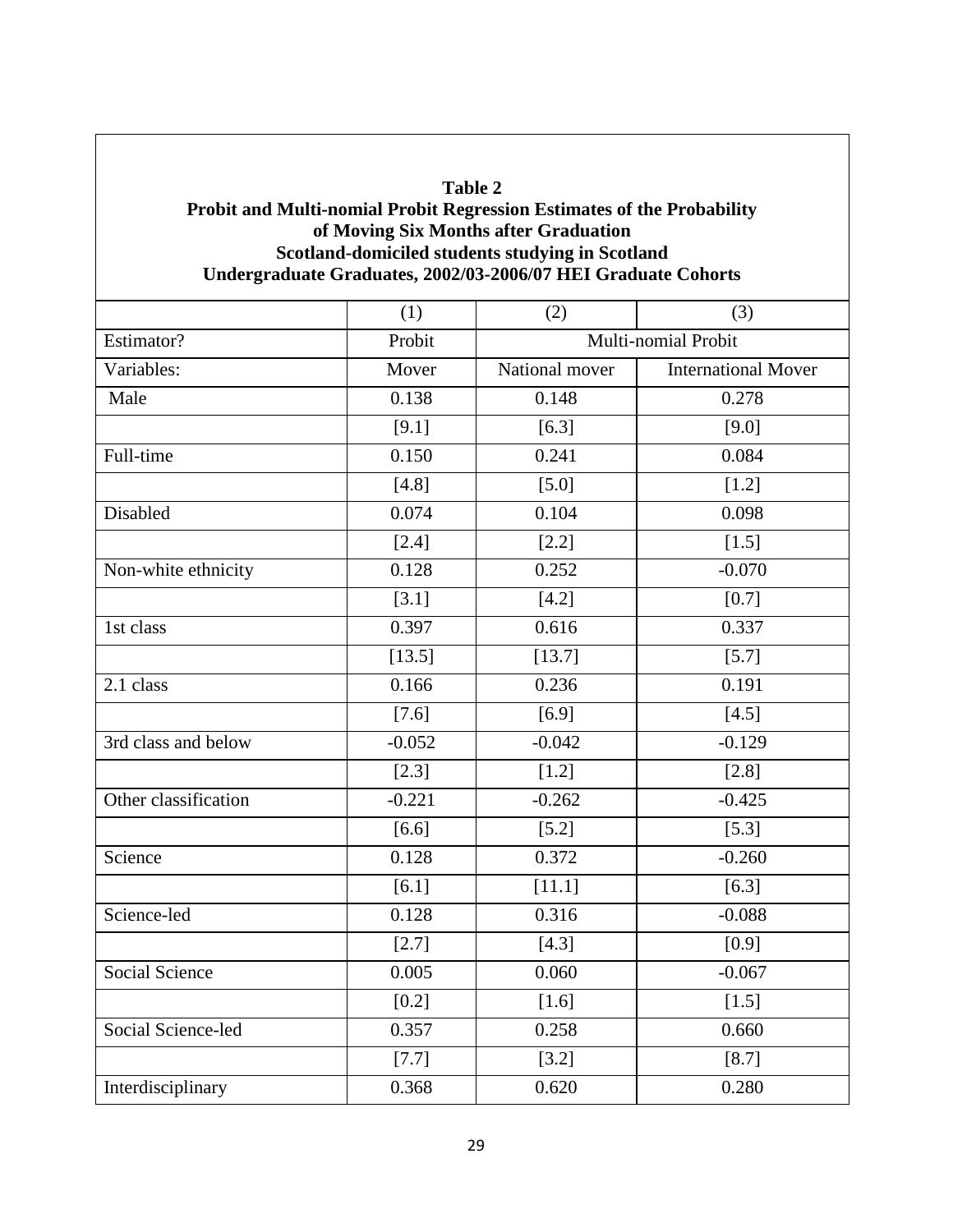|                          | $[7.3]$     | $[7.9]$  | [2.8]       |  |  |
|--------------------------|-------------|----------|-------------|--|--|
| Russell group university | 0.107       | 0.108    | 0.193       |  |  |
|                          | $[5.5]$     | $[3.6]$  | $[5.2]$     |  |  |
| Post-1992 university     | $-0.268$    | $-0.332$ | $-0.436$    |  |  |
|                          | [14.8]      | [11.9]   | [11.0]      |  |  |
| Specialist institution   | $-0.189$    | $-0.173$ | $-0.468$    |  |  |
|                          | [4.7]       | [2.9]    | [4.8]       |  |  |
| Age at graduation 25-29  | 0.046       | 0.079    | 0.011       |  |  |
|                          | $[1.8]$     | [2.1]    | $[0.2]$     |  |  |
| Age at graduation 30+    | $-0.341$    | $-0.437$ | $-0.536$    |  |  |
|                          | [13.1]      | [11.0]   | [8.9]       |  |  |
| 2003/04 cohort           | 0.001       | 0.027    | $-0.059$    |  |  |
|                          | [1.8]       | [2.1]    | $[0.2]$     |  |  |
| 2004/05 cohort           | $-0.045$    | $-0.051$ | $-0.074$    |  |  |
|                          | [1.9]       | [1.4]    | $[1.5]$     |  |  |
| 2005/06 cohort           | $-0.054$    | $-0.077$ | $-0.053$    |  |  |
|                          | $[2.3]$     | $[2.2]$  | $[1.1]$     |  |  |
| 2006/07 cohort           | $-0.070$    | $-0.124$ | $-0.019$    |  |  |
|                          | [3.0]       | [3.4]    | [0.4]       |  |  |
| Constant                 | $-1.571$    | $-2.593$ | $-2.560$    |  |  |
| Log likelihood           | $-17,186.5$ |          | $-20,142.3$ |  |  |
| Pseudo $R^2$             | 0.06        |          | $-$         |  |  |
| $\overline{N}$           | 65,477      |          |             |  |  |
| Notes:                   |             |          |             |  |  |

(1) Ratio of coefficient to its standard error in parentheses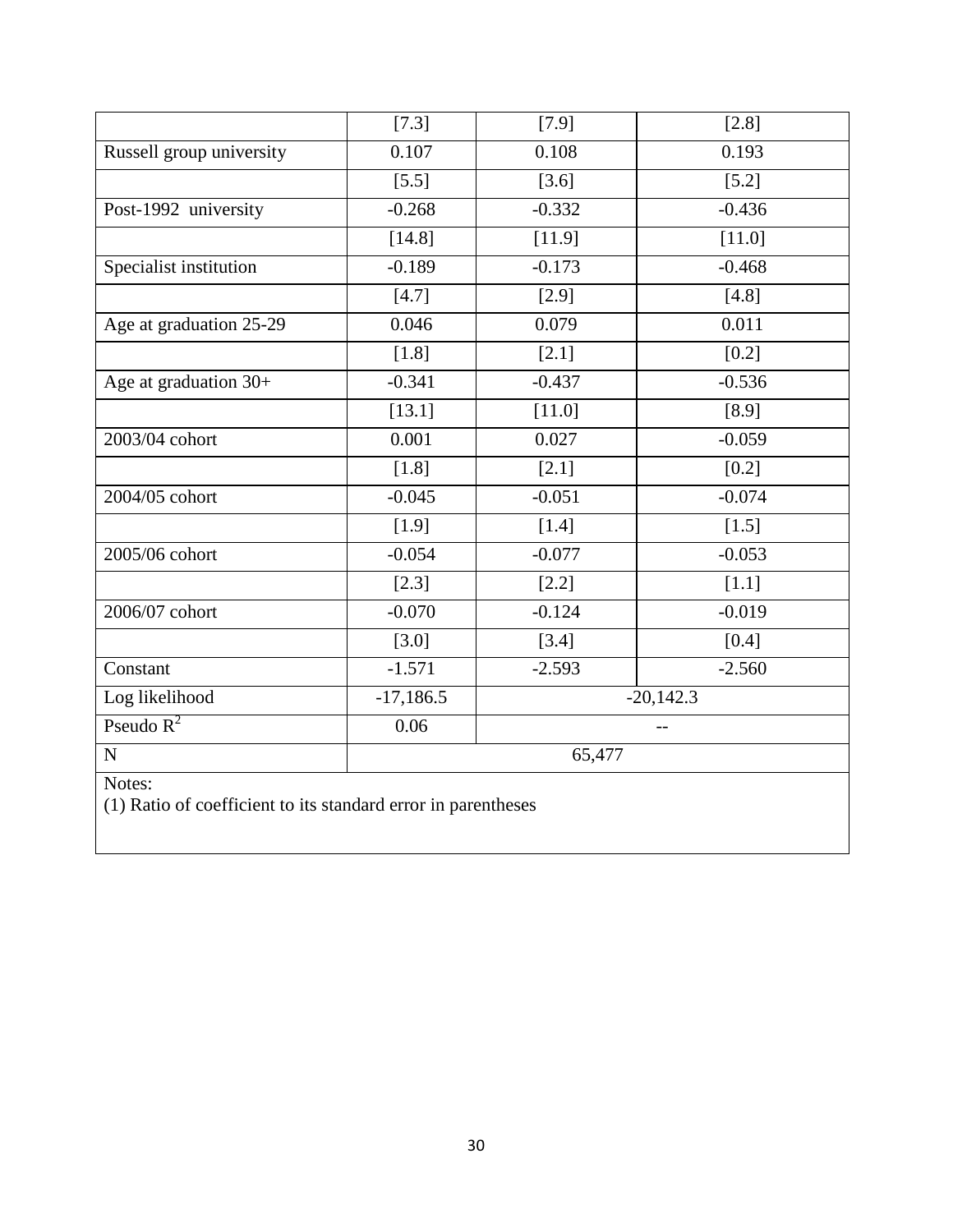# **Table 3 Probit and Bi-variate Probit Regression Estimates of the Probability of Being in a Graduate Job Six Months After Graduation Scotland-domiciled students studying in Scotland 2002/03-2006/07 HEI Graduate Cohorts**  $(1)$   $(2)$   $(3)$   $(4)$ Estimator? Probit Probit Probit Probit Probit Bivariate probit Migration endogenous? | NA | No | No | Yes Male  $-0.128$   $-0.138$   $-0.137$   $-0.141$  $[11.5]$   $[12.3]$   $[12.3]$   $[12.4]$ Full-time  $-0.280$   $-0.285$   $-0.286$   $-0.287$  $[14.0]$   $[14.3]$   $[14.3]$   $[14.4]$ Disabled  $-0.106$   $-0.113$   $-0.113$   $-0.114$  $[4.7]$   $[5.0]$   $[5.0]$   $[5.0]$   $[5.0]$ Non-white ethnicity  $-0.028$   $-0.037$   $-0.039$   $-0.040$  $[0.9]$   $[1.1]$   $[1.2]$   $[1.3]$ 1st class  $0.517$   $0.482$   $0.480$   $0.467$  $[20.4]$   $[18.9]$   $[18.8]$   $[17.1]$ 2.1 class 1.124 0.144 0.130 0.129 0.124  $[9.1]$   $[8.2]$   $[8.2]$   $[7.7]$ 3rd class and below  $\begin{array}{|c|c|c|c|c|c|} \hline 0.111 & 0.114 & 0.113 & 0.115 \ \hline \end{array}$  $[7.0]$   $[7.1]$   $[7.1]$   $[7.1]$   $[7.2]$ Other classification  $\begin{vmatrix} -0.163 & -0.155 & -0.156 & -0.152 \end{vmatrix}$  $[7.9]$   $[7.5]$   $[7.5]$   $[7.3]$ Science 1. 0.459 0.452 0.450 0.448  $[30.3]$   $[29.8]$   $[29.6]$   $[28.8]$ Science-led  $-0.014$   $-0.027$   $-0.029$   $-0.032$  $[0.4]$   $[0.7]$   $[0.8]$   $[0.9]$ Social Science  $\begin{vmatrix} -0.187 & -0.191 & -0.192 & -0.192 \end{vmatrix}$  -0.192  $[11.5]$   $[11.7]$   $[11.7]$   $[11.8]$ Social Science-led  $-0.257$   $-0.303$   $-0.295$   $-0.316$  $[6.7]$   $[7.8]$   $[7.6]$   $[7.9]$ Interdisciplinary 10.370 -0.392 -0.393 -0.399  $[10.4]$   $[11.0]$   $[11.0]$   $[11.1]$ Russell group university  $\begin{vmatrix} -0.025 & -0.037 & -0.036 \end{vmatrix}$  -0.041  $[1.6]$   $[2.4]$   $[2.3]$   $[2.6]$ Post-1992 university  $-0.093$   $-0.074$   $-0.075$   $-0.068$